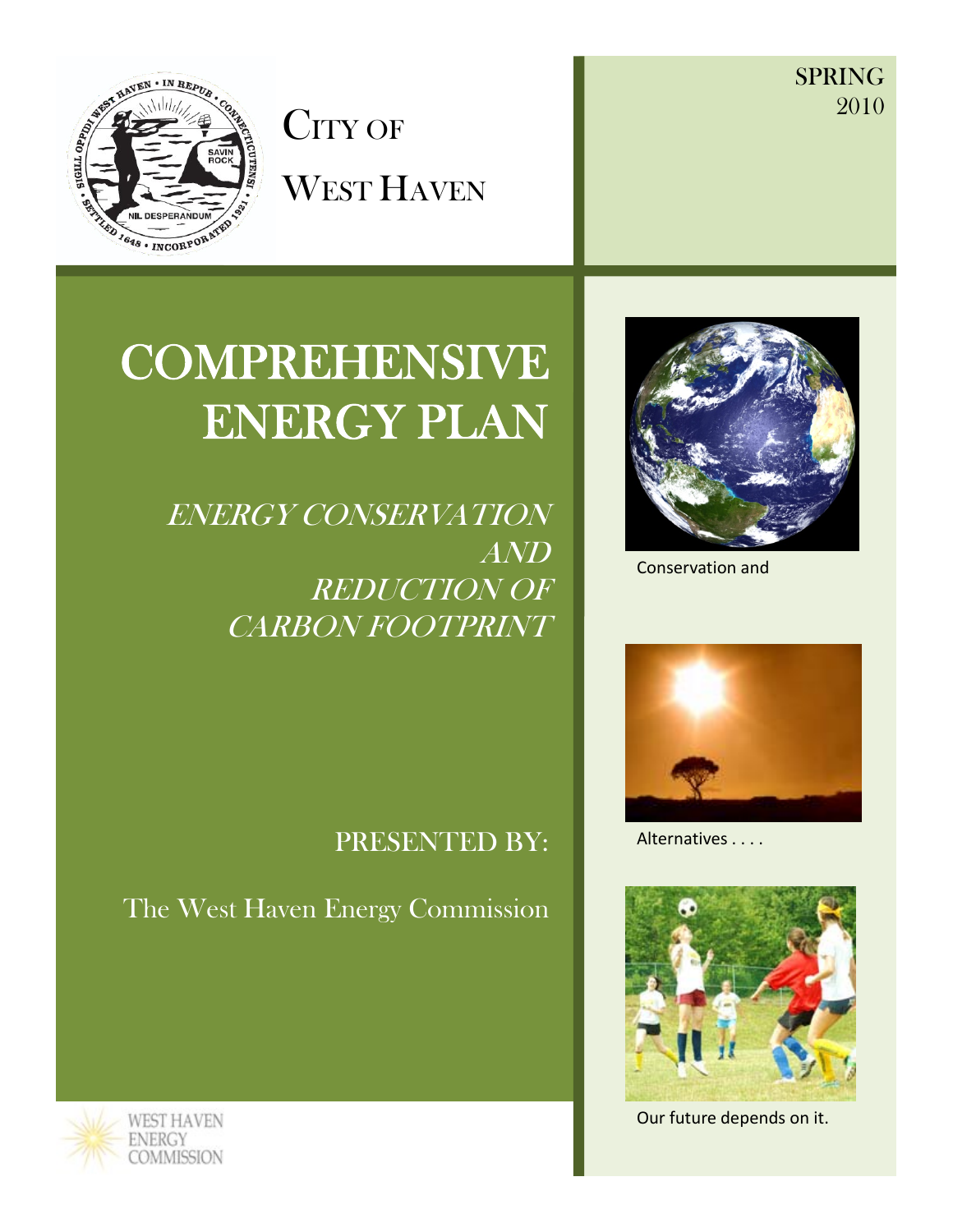# **WEST HAVEN ENERGY COMMISSION**

# April 2008 through January 2010

CARYN CONVERSE KEVIN DAVIGNON RENNY LOISEL GEORGE MARTIN CHRISTOPHER TREAT RENFORD WHYNES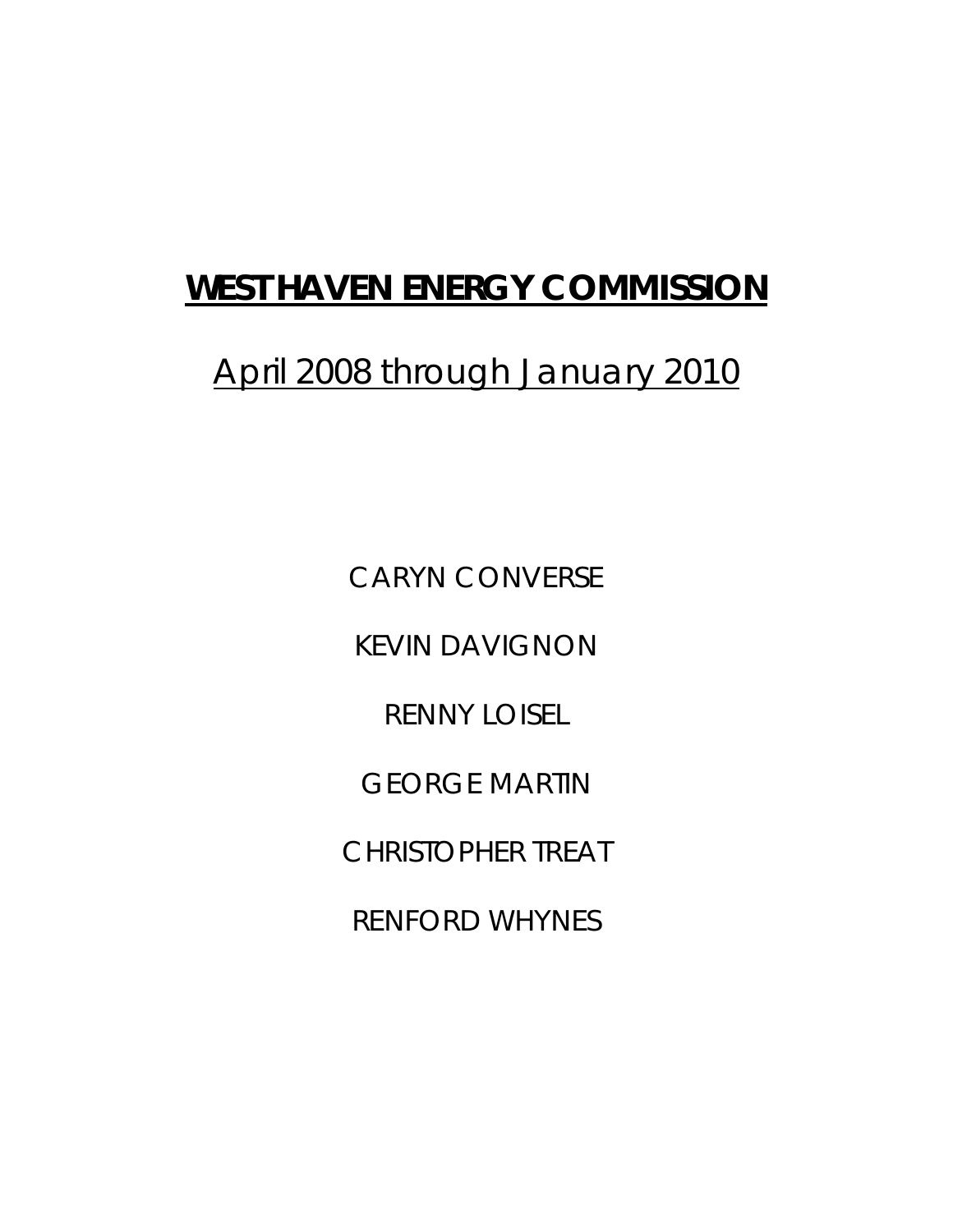# **TABLE OF CONTENTS**

| <u>PART 1</u>                             |                   |                                                                                                          |                                  |
|-------------------------------------------|-------------------|----------------------------------------------------------------------------------------------------------|----------------------------------|
| <b>INTRODUCTION</b>                       |                   |                                                                                                          | <b>PAGE NO.</b>                  |
|                                           | 1.0<br>1.1        | History<br><b>Initial Progress</b>                                                                       | 1<br>$\overline{2}$              |
| PART <sub>2</sub><br><b>METHODOLOGY</b>   |                   |                                                                                                          |                                  |
|                                           | 2.0<br>2.1        | Purpose<br>Format                                                                                        | $\overline{2}$<br>$\overline{3}$ |
| PART <sub>3</sub><br><b>FINDINGS</b>      |                   |                                                                                                          |                                  |
|                                           | 3.3               | 3.0 Overview<br>3.1 Residential Status<br>3.2 Governmental Status<br><b>Municipal Buildings Database</b> | 3<br>4<br>$\overline{4}$<br>6    |
| <u>PART 4</u><br><b>INITIATIVE MATRIX</b> |                   |                                                                                                          |                                  |
|                                           | 4.0<br>4.1        | <b>Matrix Headings</b><br>Matrix                                                                         | 7<br>8                           |
| PART <sub>5</sub><br><b>CONCLUSION</b>    |                   |                                                                                                          |                                  |
|                                           | 5.0               | Conclusion                                                                                               | 17                               |
| <u>PART 6</u><br><b>REFERENCES</b>        |                   |                                                                                                          |                                  |
|                                           | 6.0<br>6.1<br>6.2 | Organizations<br><b>Funding Sources</b><br><b>Commercial Websites</b>                                    | 18<br>20<br>20                   |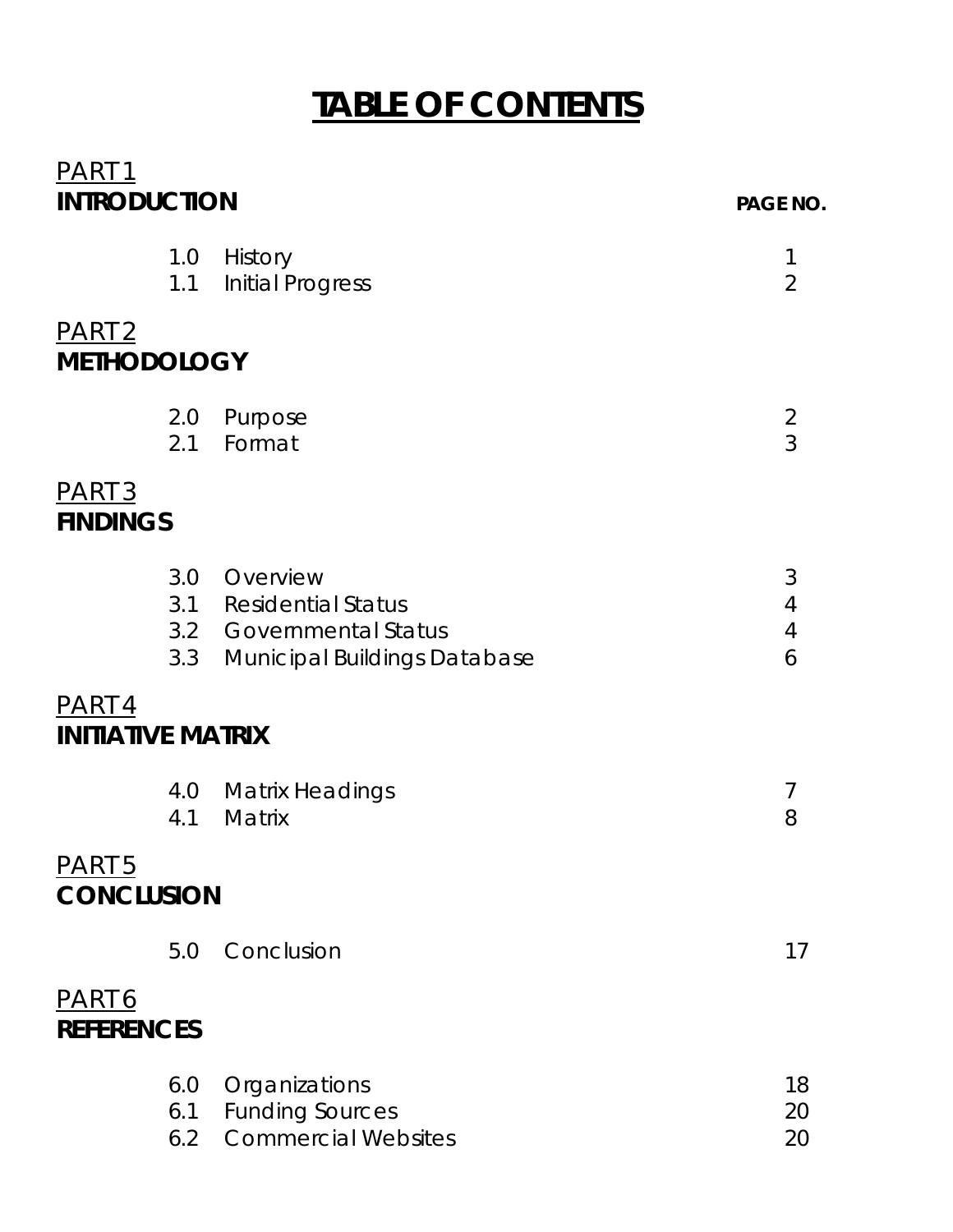### 1.0 HISTORY

In 2007 Mayor John Picard proposed the formation of a West Haven Energy Commission with the purpose of developing and promoting:

- Energy efficiency and conservation
- Environmental responsibility through green energy usage
- Alternative energy resources
- Technologies and ideas on reductions of fuel usage and carbon footprint

The proposed Energy Commission was established by the West Haven City Council by an ordinance amending the Code of the City of West Haven by the adoption of Chapter 23 - Energy Commission dated September 10, 2007.

In part the ordinance states the purpose of the West Haven Energy Commission is to: *"Promote energy efficiency and conservation; encourage environmental responsibility; promote alternate energy resources; reduce the City's fuel costs and to develop and promote new ideas and technologies with respect to energy efficiency and conservation".* 

Further, the City Council has resolved to recognize, participate in and meet the requirements of the 20% by 2010 program. The program targets that 20% of a community's energy purchases are from clean sources by the year 2010. The program is sponsored by the Connecticut Clean Energy Fund.

After formation of the Energy Commission, nominees for membership were sought, recommended and approved by the West Haven City Council, and on April 2, 2008 the West Haven Energy Commission conducted its inaugural meeting.

By forming an Energy Commission, the City of West Haven will also work toward meeting the July 2007 United States Conference of Mayors *Climate Protection Agreement*, which was supported by 600 mayors representing cities in all 50 states. The *Climate Protection Agreement* is a pledge to reduce carbon dioxide emissions by 7 percent below 1990 levels by the year 2012.

The most effective and timely method to reduce carbon dioxide is the conservation and lowering of current energy consumption.

The West Haven Energy Commission (WHEC) meets on the first Wednesday of each month in City Hall at 7 PM. Meetings are open to the public and attendance by West Haven citizens is encouraged.

Since its initial meeting the WHEC has met and discussed its purpose with governmental leaders, several department heads and other commission members to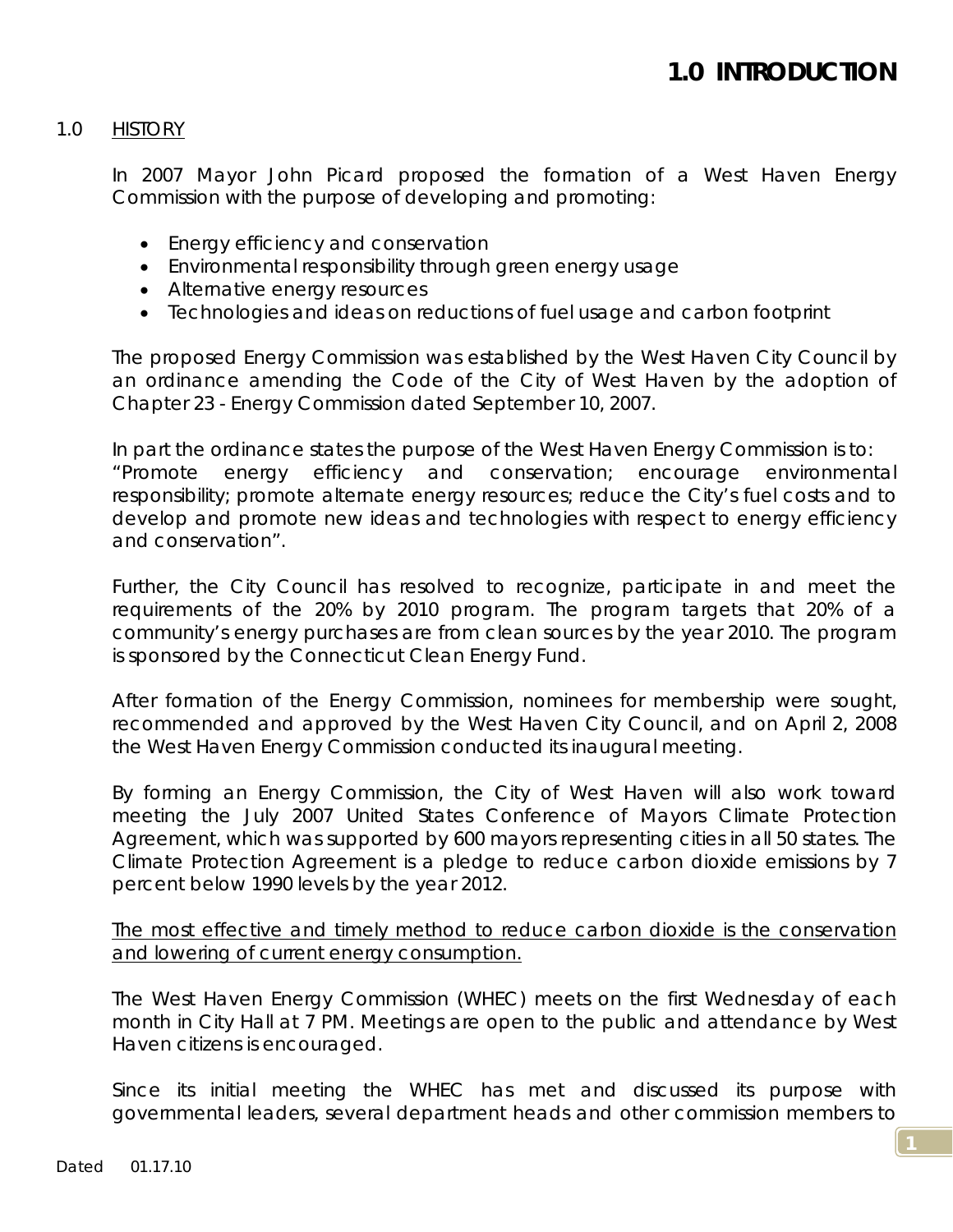seek support, especially regarding the 20% by 2010 reduction campaign. To date the West Haven Energy Commission (WHEC) is unaware of any steps taken by municipal departments, since June 2008, to achieve the goals of the 20% by 2010 reduction campaign as resolved by the West Haven City Council. The 20% by 2010 reduction campaign is a state-wide program that has achieved tremendous interest and public support from West Haven residents.

### 1.1 INITIAL PROGRESS

The WHEC's first order of business was to gain an understanding of the city's energy consumption as well as current methods of conservation, and to identify future opportunities to address the issues stated in its purpose.

The WHEC understands the complexity of the task and realizes an organized approach is needed to promote measures for implementation. While some measures are readily accepted and easy to implement, others can be controversial, take time to gain acceptance, and be complicated to put in place.

Being an apolitical, non-governing body, the WHEC concluded that the most effective method of attaining its goals was in the form of a written comprehensive plan, designed to highlight *all* measures it identifies as plausible means to achieve its stated purpose.

# **2.0 METHODOLGY**

### 2.0 PURPOSE

The purpose of The Comprehensive Energy Plan (CEP) is to inform the City of West Haven Mayor's Office, the City Council and all applicable municipal departments to the WHEC's findings and recommendations for meeting the goals of the City Council's commission forming ordinance, the resolution to participate in the 20% by 2010 reduction campaign and coordinating with the United States Conference of Mayors *Climate Protection Agreement*.

The CEP is a dynamic "work-in-progress" document, requiring continuous revision and additions, which will adapt as the City's energy conservation measures evolve. If effective, it will become the blueprint from which the WHEC conducts its business. Utilized as a checklist, it will assist future commission members to assure that goals are met, progress is made or to determine the impact of inaction.

Distributed to individual municipal departments, facility managers and other city employees, the CEP can help reduce energy consumption when the pertinent recommendations are followed. By establishing an open dialogue between the WHEC and municipal departments, a better understanding of the goals of the CEP can be reached, making implementation more likely.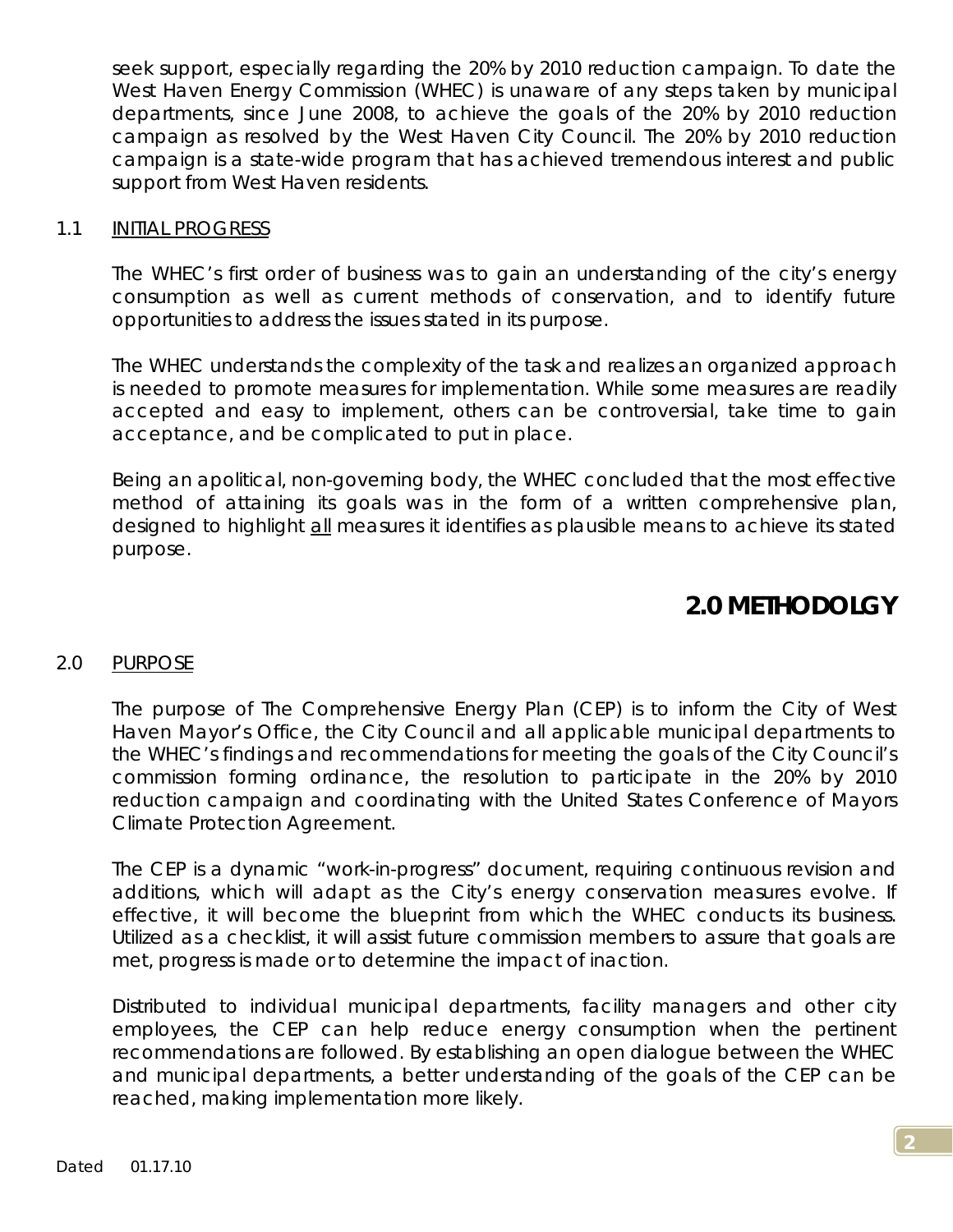## 2.1 FORMAT

Part 3 of the Comprehensive Energy Plan (CEP) outlines the West haven Energy Commission's (WHEC) view of the state of energy & resource consumption and conservation in West Haven. The WHEC believes it is critical to have a realistic understanding of city operations, departmental relationships and the responsibilities, organizations and purposes of other boards, committees and commissions, in order to evaluate West Haven's current status.

Through various meetings, discussions, site visits, data collection and research the WHEC has gained a limited working knowledge of the city in order to outline the major areas for concern that require action.

Part 4 of the CEP is presented as a matrix, listing all initiatives considered by the WHEC as short or long-term remedial actions to mitigate current problems identified in Part 3, or as action items for consideration in moving the City of West Haven forward as an energy efficient community. The matrix is categorized into the following major groups:

- *Governmental and Administrative (Municipal Action Items)*
- *Public Education and Awareness (Public Action Items)*
- *Municipal Outreach (Working with Other Municipalities)*
- *Developmental Programs (Initiatives Developed Over Time)*

Part 5 of the CEP outlines the WHEC's conclusions as to what the impact might be if the CEP is adopted and carried out. Part 6 lists a sampling of the many sources utilized by the WHEC and where the reader may find helpful information, data, programs and other resources.

# **3.0 FINDINGS**

### 3.0 OVERVIEW

The WHEC has actively sought involvement in all aspects of municipal operations and city life with regard to energy & resource consumption and conservation. The WHEC organized its review of the city's current energy status into two basic sectors:

- *Residential Status*
- *Governmental / Municipal Status*

Each sector was reviewed for impact in the following areas:

- *Energy Awareness*
- *Energy and Economics*
- *Energy and Policy*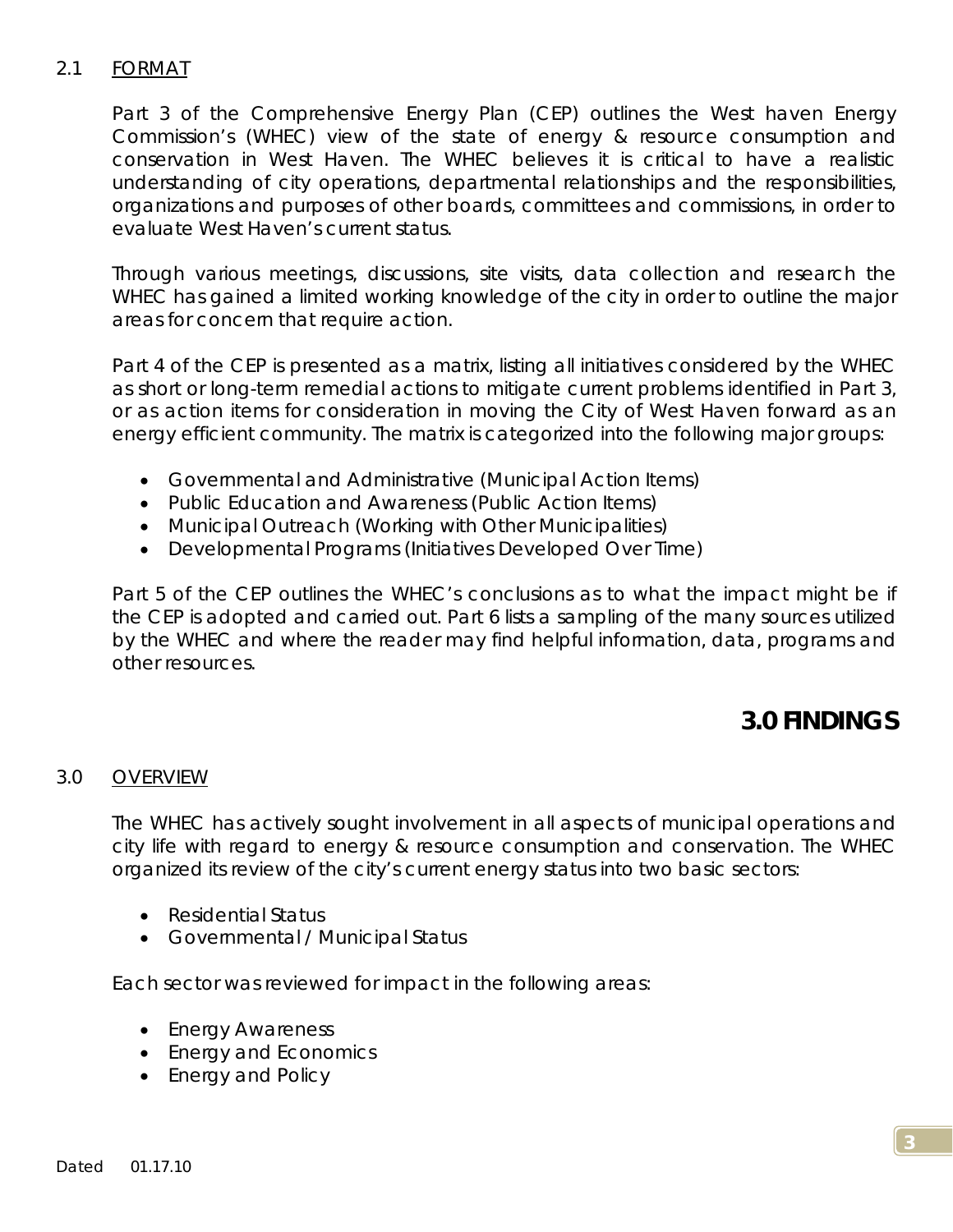### 3.1 RESIDENTIAL STATUS

### *Energy Awareness*

 The West Haven Energy Commission (WHEC) found that residents of West Haven are familiar with basic concepts of energy conservation. Many homeowners have already implemented some form of conservation methods (changing light bulbs, turning off unused lights etc.). But the majority of people the WHEC talks with are unaware of many simple measures that can affect energy consumption. The WHEC also found that many residents are unaware of the municipality's role in energy consumption and conservation. Many residents are not familiar with state and federal educational or grant programs designed to help homeowners curb energy costs. An overall greater awareness of the issues surrounding energy is needed to assist in the efforts of conservation.

### *Energy and Economics*

Many homeowners, with whom the WHEC makes contact, identify cost as the major issue when considering measures of energy conservation. Therefore it is of the utmost importance to educate the public on the value that conservation measures bring, not only to the individual, but to the local and extended community as well.

### *Energy and Policy*

As with other aspects of public input, there are residents from the community who attend public meetings and voice opinions regarding energy consumption, conservation and West Haven's role. The WHEC believes that greater resident involvement is essential in directing the community's future toward more efficient energy & resource use. It is incumbent on city government to foster resident involvement.

#### 3.2 GOVERNMENTAL STATUS

#### *Overview*

The WHEC acknowledges that in its relatively short existence it has been challenging to gain complete understanding of the operations and management of City government. The commission continually strives for greater communications, research and understanding to ensure continual accurate assessment.

#### *Energy Awareness*

Based on its interaction and observation, the WHEC believes that municipal department leaders and facility managers have greater awareness of energy issues than the average homeowner or resident. However, that awareness may not be sufficient to positively impact the overall consumption of energy throughout the city.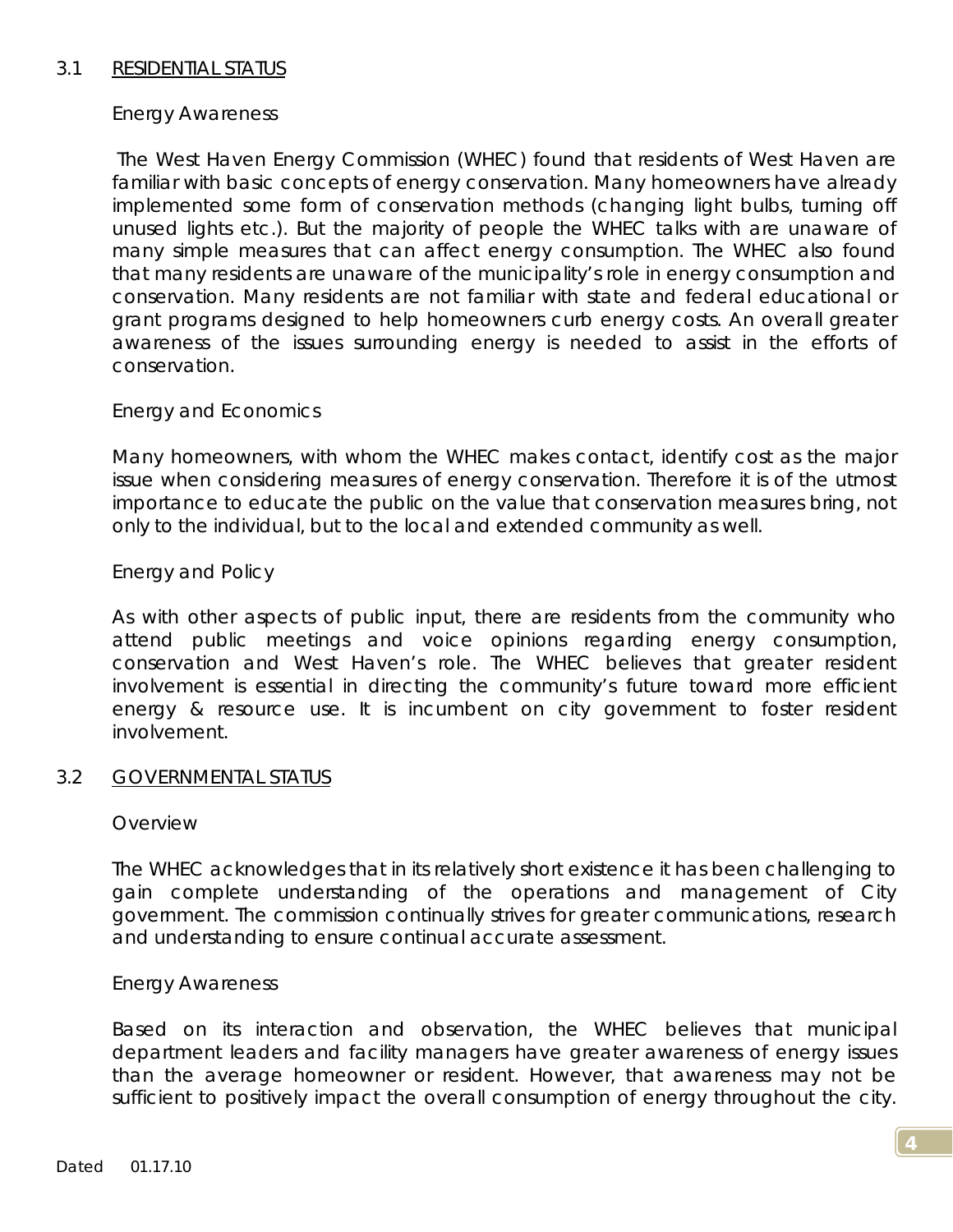By striving for optimal understanding of the interconnected nature of all municipal activities through interdepartmental relationships and coordination of activities, municipal departments can achieve a higher level of conservation. The West Haven Energy Commission (WHEC) believes it should be a resource for such activities, assisting and encouraging means of implementing conservation measures.

### *Energy and Economics*

The WHEC has found that some municipal staff may view energy conservation measures as "budget busters". One attitude observed by the WHEC is that conservation measures must be included in the budgeting process prior to any implementation. If not, those measures will not be considered. Further, almost all attempts at implementing measures are met with payback "analysis paralysis". If payback periods appear too long, measures are considered less seriously. In addition, fear of taxpayer retribution can affect decision and policy-making.

The WHEC believes that committing to conservation measures is imperative, regardless of the payback period. The WHEC envisions working in tandem with other commissions, boards and committees to evaluate which measures should be implemented with or without short-term payback. Decisions to implement measures of conservation should not be made solely on payback period or offsetting amount.

### *Energy and Policy*

While the WHEC is not charged with analyzing the efficiency of municipal operations, it has found that current operational aspects of government adversely effect energy consumption and West Haven's contribution to greenhouse gas emissions and its carbon footprint.

As of this writing, the WHEC believes that there are still municipal departments that are unaware of the WHEC's existence. The WHEC has sought opportunities to make introductions and offer assistance to individuals, departments and project leaders. Our purpose has been and is to ensure that all municipal departments, commissions, boards and committees are aware of the WHEC as a valuable resource for ways and means to implement energy conservation in the City of West Haven. Without this comprehensive awareness and acceptance of the WHEC's efforts, this ad-hoc, grass roots group, cannot affect change required to realize the goals set forth in its adopting ordinance.

At this time there is not a separate line-item for energy conservation funds within the City's budget. A separate energy conservation line-item would give a transparency to the actual costs of conservation, and other measures such as renewable sources, and ultimately reflect on monies saved by using such methods.

The WHEC recognizes resistance to change in the overall attitude toward new energy policies. To some, global warming is simply a political issue and not a reality. Others see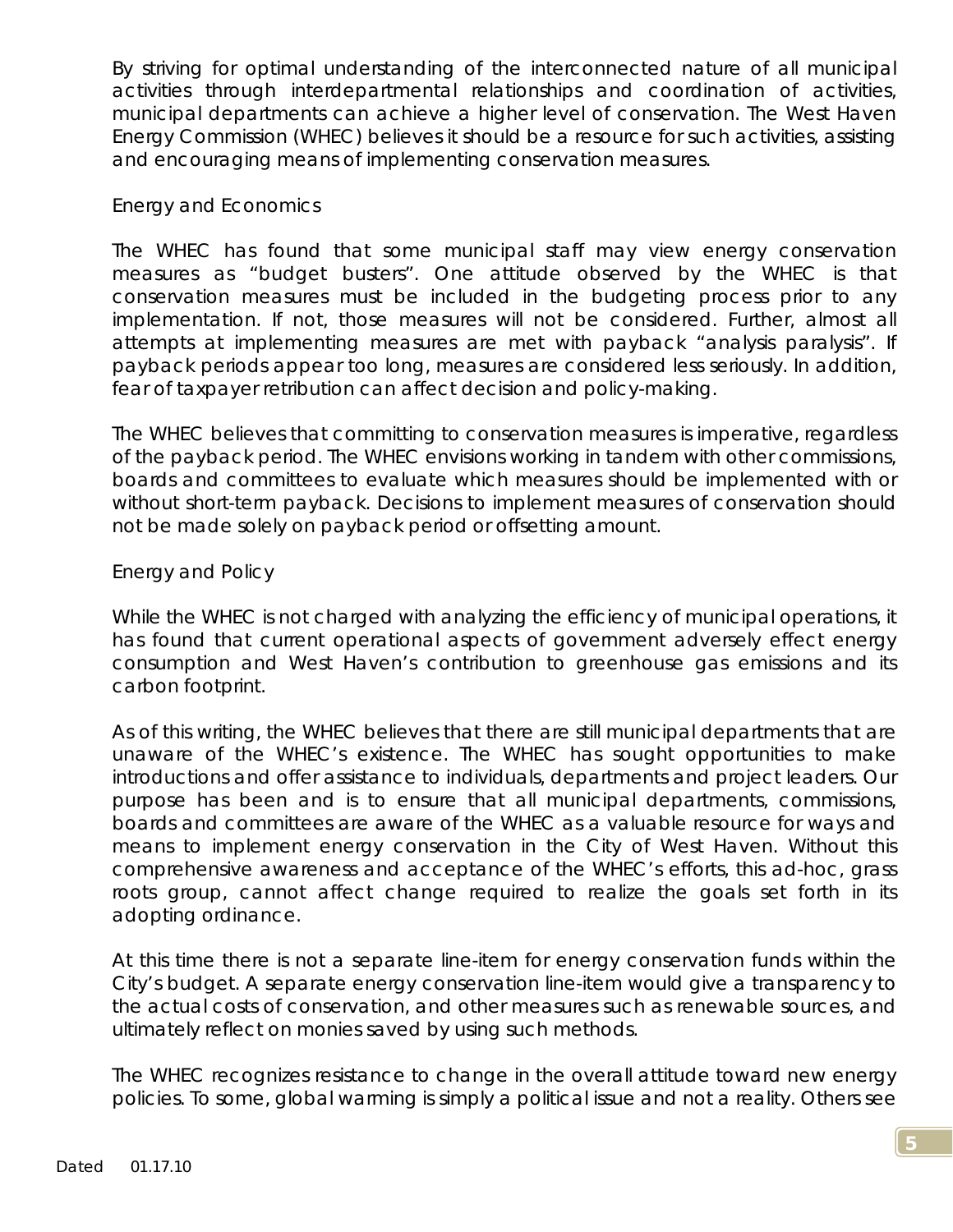greenhouse gases as a national issue, failing to see any local impact. The West Haven Energy Commission (WHEC), formed to implement change and make a local impact, is often viewed as a group that hinders doing "business as usual".

For this change, there needs to be awareness and education of municipal department heads, staff and other city employees to help mitigate bureaucratic stereotypical attitudes. This process needs to be fostered by better communications, less political rivalry, more expedient processing of information and less resistance to change. This change is highly unlikely without commitment from city leadership.

### 3.3 MUNICIPAL BUILDING DATABASE

The WHEC, with the assistance of several departments, facilities and managers has developed, distributed and collected informational survey forms listing the energy aspects of all municipal buildings. In conjunction with United Illuminating a power usage survey was conducted on most city facilities. The result will be a database of buildings itemizing the following information:

- Building type and use
- Building construction
- Methods and Fuels for Heating and Air Conditioning
- Exterior envelope condition and insulation
- Electrical usage
- Fuel usage
- Conservation methods in place
- Conservation needs of the future

The database includes municipal buildings such as Schools, Sport Facilities, Fire Stations, Housing, Support Structures, Garages and others.

The purpose of the database is two-fold. First, the WHEC will establish a bench-mark of energy use as it stands today. This is essential if we are to measure the progress made from all combined measures that are implemented. The second purpose of the database is to identify those areas requiring the most attention. By prioritizing conservation measures, it may be possible to affect the change needed to meet the goals of the City Council ordinance and work toward meeting the standards of the United States Conference of Mayors *Climate Protection Agreement* by 2012.

Currently the Energy Commission is inputting the building survey data into a software program for future reporting and analysis. The database is not yet part of this report.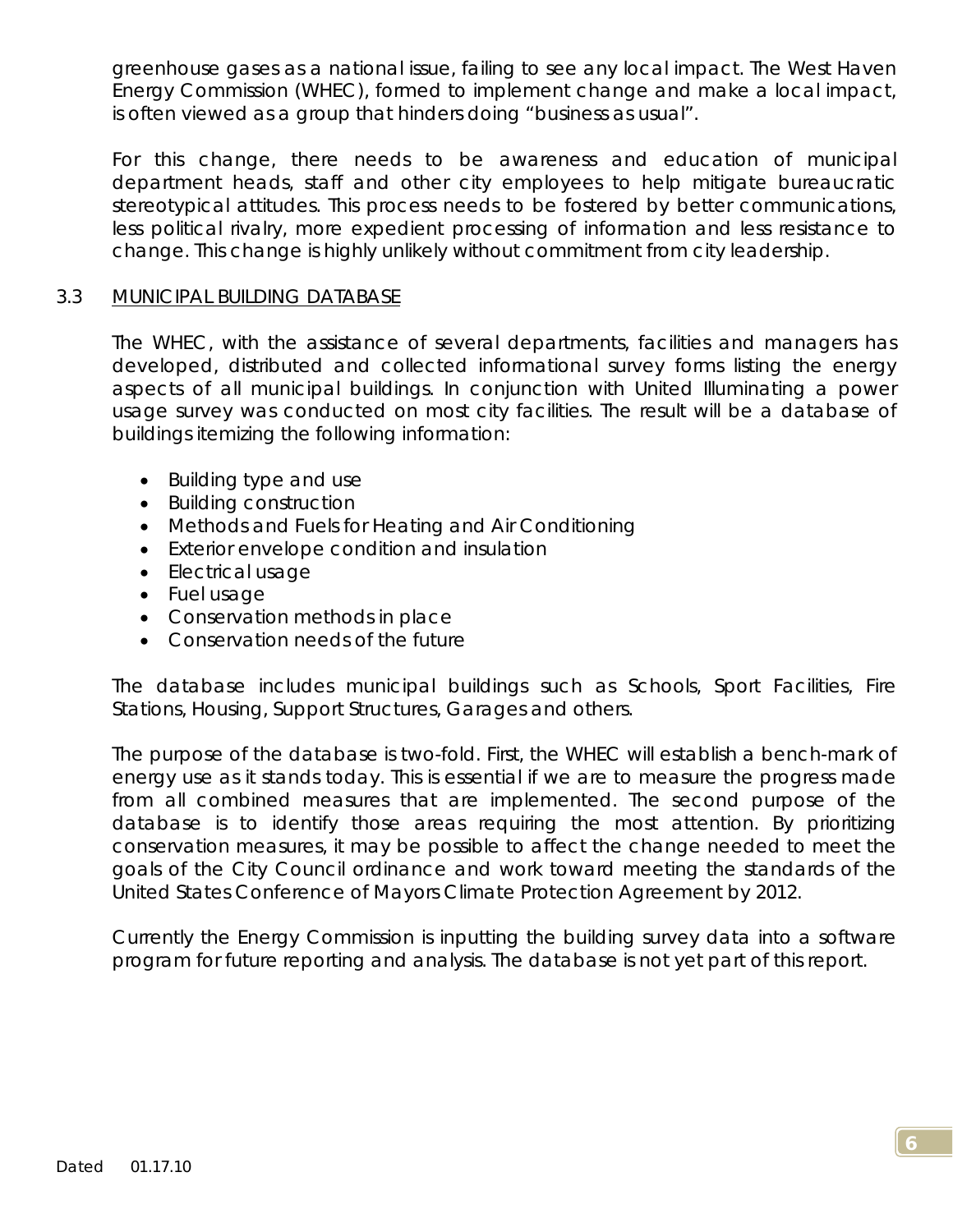#### 4.0 MATRIX HEADINGS

The matrix is to provide you with a quick reference to proposed initiatives the West Haven Energy Commission (WHEC) has identified as appropriate measures for consideration in West Haven's overall energy policies.

It is divided into four basic sections:

- *Governmental and Administrative (actions for municipality)*
- *Public Education and Awareness (actions for public)*
- *Municipal Outreach (actions taken with other communities)*
- *Developmental Programs (actions to implement over time)*

The matrix headings include:

| Initiative         | measure identified as a method to reduce<br>energy consumption or increase energy conservation                        |
|--------------------|-----------------------------------------------------------------------------------------------------------------------|
| Description        | brief description of the initiative. Contact WHEC for<br>further information and coordination assistance              |
| Priority           | assigned level of importance in attaining goals<br>as defined in WHEC formation ordinance                             |
| Started            | indicates whether or not initiative has been started                                                                  |
| <b>Start Date</b>  | date of implementation                                                                                                |
| Responsible Agency | municipal agency/department that would most likely<br>be responsible for implementation and coordination<br>with WHEC |

• Associated Cost estimated cost range expected and if funding or financing may be available

As previously stated, the Comprehensive Energy Plan (CEP) is an organic document that will change with time. As initiatives are implemented and removed from the list, other initiatives will be added. The ever changing landscape of the green revolution dictates that technological advances will be made rapidly and the dynamic approach to the CEP will accommodate change.

#### 4.1 MATRIX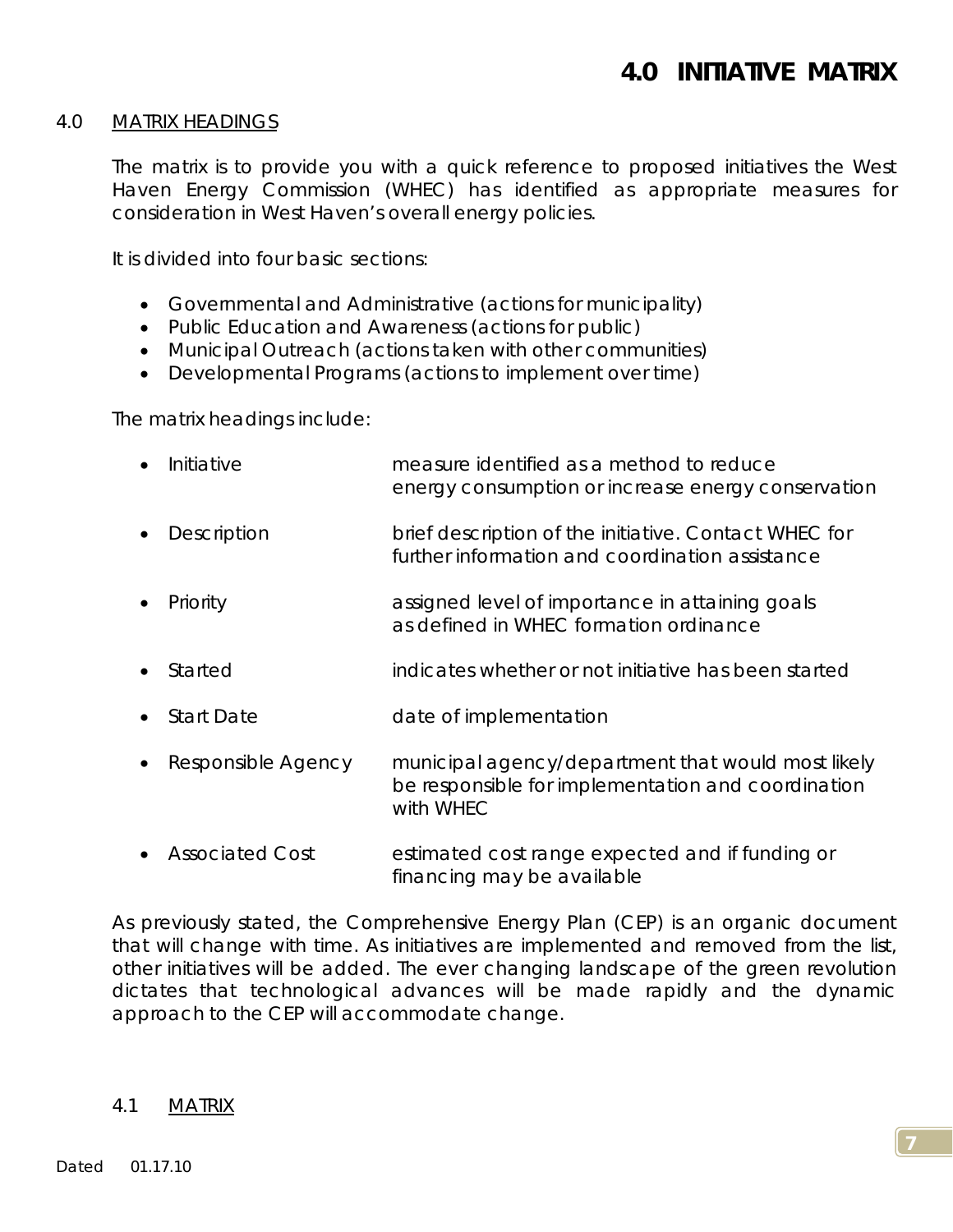| <b>INTIATIVE</b>                                                        | <b>DESCRIPTION</b>                                                                                                                                             |            | <b>PRIORITY</b> |    | <b>STARTED</b> |            | <b>START</b> | <b>RESPONSIBLE</b>                                  | <b>ASSOCIATED</b> |
|-------------------------------------------------------------------------|----------------------------------------------------------------------------------------------------------------------------------------------------------------|------------|-----------------|----|----------------|------------|--------------|-----------------------------------------------------|-------------------|
|                                                                         |                                                                                                                                                                | H1         | <b>MID</b>      | LO | Y              | N          | <b>DATE</b>  | <b>AGENCY</b>                                       | <b>COST</b>       |
| <b>Budget Line-Item</b>                                                 | Establish new budget line-item in<br>Revenue and Expense capital projects<br>to fund and expense energy initiatives.                                           | $\sqrt{ }$ |                 |    |                | $\sqrt{ }$ |              | Mayor's Office<br>City Council                      | N/A               |
| Fulfill commitment<br>to 20% by 2010<br>campaign                        | Complete process and meet all<br>requirements of program (purchase<br>clean energy or energy certificates as<br>an alternate.                                  | $\sqrt{ }$ |                 |    | $\sqrt{ }$     |            | 2008         | Mayor's Office<br>City Council &<br><b>WHEC</b>     | LOW#              |
| <b>Green Purchasing</b>                                                 | Review City purchasing standards and<br>revise to reflect purchase of certified<br>low impact products, services and<br>equipment.                             | $\sqrt{ }$ |                 |    |                | $\sqrt{ }$ |              | Purchasing Dept.<br>&<br>Mayor's Office             | N/A               |
| <b>Facility Operations</b>                                              | Develop standards for facility<br>operations and maintenance that<br>prioritizes energy conservation.                                                          | $\sqrt{ }$ |                 |    |                | $\sqrt{ }$ |              | <b>WHEC</b>                                         | N/A               |
| <b>WHEC Project</b><br>Review                                           | Develop outline for input of WHEC to<br>review renovation and new<br>construction projects                                                                     |            | $\sqrt{ }$      |    |                | $\sqrt{ }$ |              | WHEC &<br>Mayor's Office                            | N/A               |
| <b>Streamlined Zoning</b><br>on Green Projects                          | Incentivize green development by<br>allowing green projects priority status.                                                                                   | $\sqrt{ }$ |                 |    |                | $\sqrt{ }$ |              | Planning &<br>Development w/<br><b>Zoning Board</b> | N/A               |
| Adopt Green<br><b>Building Standards</b>                                | Regardless of State Codes, develop<br>criteria for voluntarily meeting or<br>exceeding nationally recognized<br>green building standards within West<br>Haven. |            | $\sqrt{ }$      |    |                | $\sqrt{ }$ |              | WHEC &<br><b>Building Dept.</b>                     | N/A               |
| Develop Life Cycle<br>Costing Review on<br>New Construction<br>Projects | Encourage submittal of Life Cycle<br>Analysis of all energy related design<br>and equipment during design and<br>permitting process.                           |            | $\sqrt{ }$      |    |                | $\sqrt{ }$ |              | WHEC &<br><b>Building Dept.</b>                     | N/A               |
| Include City Staff<br>on Education of<br>Energy Issues                  | Seminars, memos and newsletters for<br>all city employees on energy issues &<br>how they can make a difference.                                                | $\sqrt{ }$ |                 |    |                | $\sqrt{ }$ |              | <b>WHEC</b><br>Mayor's Office                       | LOW*              |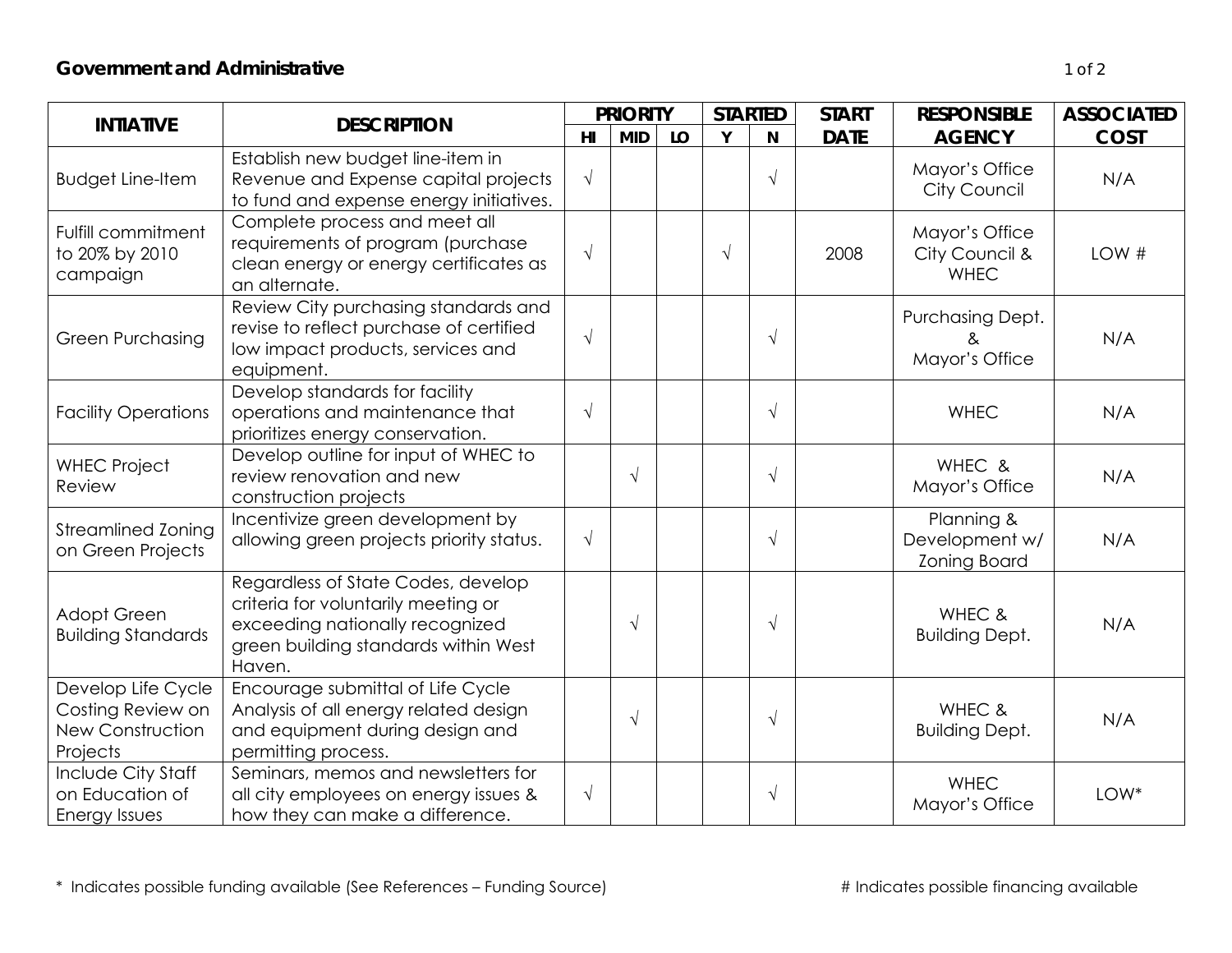| <b>INTIATIVE</b>                                              | <b>DESCRIPTION</b>                                                                                                                                                  |                | <b>PRIORITY</b> |    | <b>STARTED</b> |            | <b>START</b> | <b>RESPONSIBLE</b>                             | <b>ASSOCIATED</b> |
|---------------------------------------------------------------|---------------------------------------------------------------------------------------------------------------------------------------------------------------------|----------------|-----------------|----|----------------|------------|--------------|------------------------------------------------|-------------------|
|                                                               |                                                                                                                                                                     | H <sub>l</sub> | <b>MID</b>      | LO | Y              | N          | <b>DATE</b>  | <b>AGENCY</b>                                  | <b>COST</b>       |
| Develop Energy<br>Savings<br>Reinvestment<br>Strategy         | Develop system of tracking energy<br>savings once Comprehensive Energy<br>Plan (CEP) is in place and reinvest<br>savings into additional developmental<br>programs. | $\sqrt{ }$     |                 |    |                | $\sqrt{ }$ |              | <b>WHEC</b><br>Mayor's Office                  | N/A               |
| Develop intra-city<br>departmental<br><b>Energy Challenge</b> | Challenge each department to<br>reduce its energy usage by 10% per<br>year for next 5-years and initiate<br>incentives/recognition program.                         | $\sqrt{ }$     |                 |    |                | V          |              | Mayor's Office<br>Dept. Heads &<br><b>WHEC</b> | LOW*              |
| Green Goldpost                                                | Post green thermometer on the green<br>with energy usage reductions and<br>progress of 20% by 2010 campaign.                                                        | $\sqrt{ }$     |                 |    |                |            |              | Mayor's Office<br>Public Works                 | <b>LOW</b>        |
| Student Energy<br>Savings Program                             | Develop annual program to challenge<br>students of all ages to increase energy<br>savings at home.                                                                  | $\sqrt{ }$     |                 |    |                | $\sqrt{ }$ |              | Mayor's Office<br>Board of<br>Education        | N/A               |
| Green State-of-<br>the-City Address                           | Annual report / speech by Mayor<br>(developed by WHEC) on successful<br>measures of energy conservation.                                                            | $\sqrt{ }$     |                 |    |                | V          |              | Mayor's Office<br><b>WHEC</b>                  | N/A               |
| United Illuminating<br><b>Mandatory Notice</b>                | Develop means of making notification<br>to UI mandatory prior to all<br>maintenance or capital projects.                                                            | $\sqrt{ }$     |                 |    |                | V          |              | All Departments                                | $N/A^*$ #         |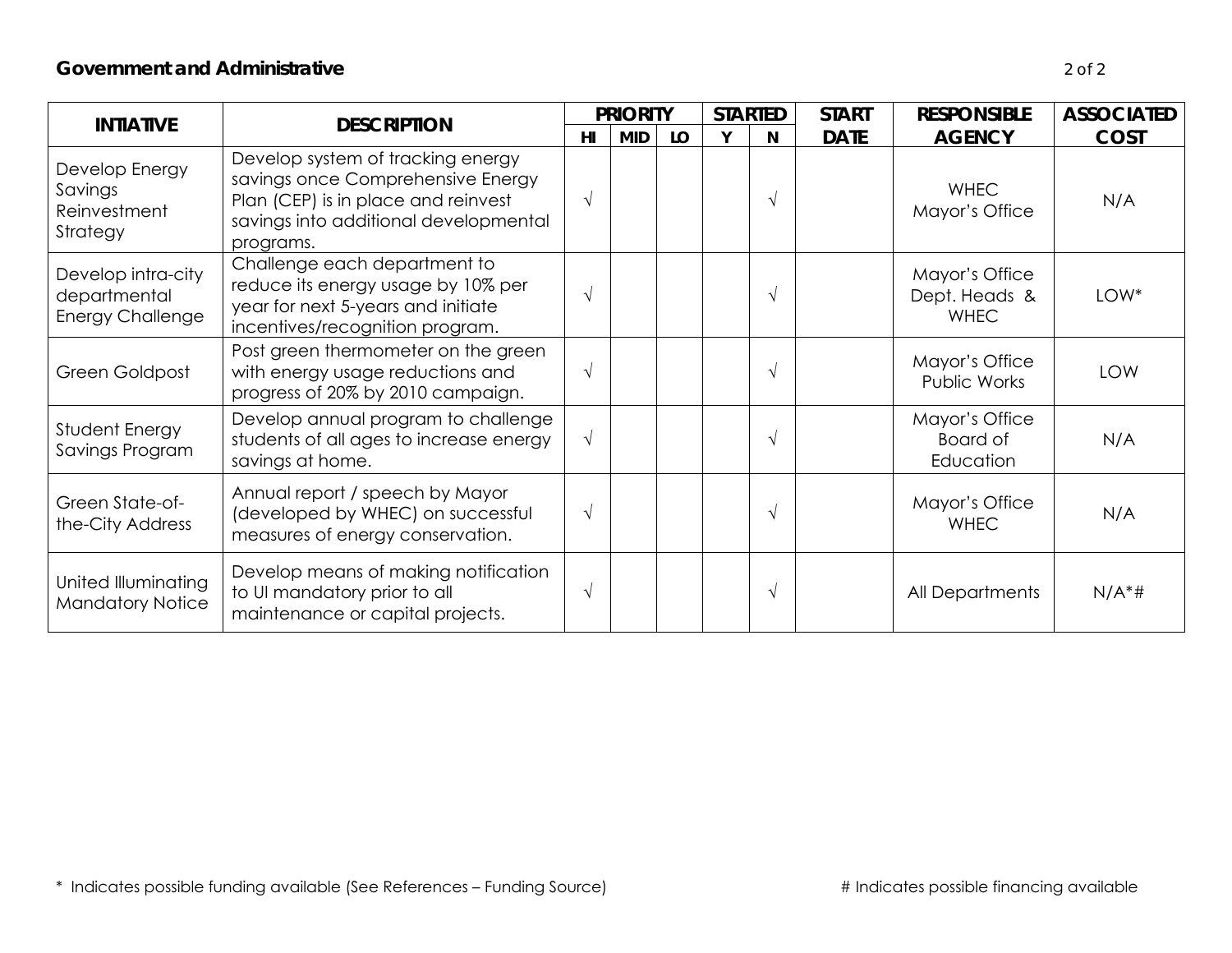| <b>INTIATIVE</b>                                       | <b>DESCRIPTION</b>                                                                                                                    | <b>PRIORITY</b> |            |           |            | <b>STARTED</b> | <b>START</b> | <b>RESPONSIBLE</b>                          | <b>ASSOCIATED</b> |
|--------------------------------------------------------|---------------------------------------------------------------------------------------------------------------------------------------|-----------------|------------|-----------|------------|----------------|--------------|---------------------------------------------|-------------------|
|                                                        |                                                                                                                                       | H <sub>II</sub> | <b>MID</b> | LO        | Y          | N              | <b>DATE</b>  | <b>AGENCY</b>                               | <b>COST</b>       |
| Develop press<br>release "Energy<br>Matters" articles  | Develop regular article/column in<br>local newspapers to educate public<br>on sustainability and energy efficiency.                   | $\sqrt{ }$      |            |           |            | $\sqrt{ }$     |              | Mayor's Office<br>IT Dept. &<br><b>WHEC</b> | LOW               |
| WHEC BLOG or<br>Website Link                           | Create WHEC access link to public off<br>the city's main homepage or<br>Economic Development page.<br>Maintain BLOG already in place. | $\sqrt{ }$      |            |           | $\sqrt{ }$ |                | 01/08        | IT Dept.<br><b>WHEC</b>                     | <b>LOW</b>        |
| Develop WHEC<br>Table-Top<br>Presentation(s)           | Develop 8x11 and other handouts and<br>participate in public events (Savin<br>Rock Fest, Apple Fest etc.)                             |                 | $\sqrt{}$  |           |            | $\sqrt{ }$     |              | <b>WHEC</b>                                 | N/A               |
| Annual Energy<br><b>Award - Business</b>               | Develop method of rating and<br>honoring private businesses for energy<br>conservation or innovation.                                 |                 |            | $\sqrt{}$ |            | $\sqrt{ }$     |              | <b>WHEC</b><br>All Depts.                   | LOW               |
| Annual Energy<br>Award - School                        | Develop method of rating and<br>honoring school for energy<br>conservation or innovation.                                             |                 |            | $\sqrt{}$ |            | $\sqrt{ }$     |              | <b>WHEC</b><br>All Depts.                   | <b>LOW</b>        |
| Annual Energy<br>Award - Citizen                       | Develop method of rating and<br>honoring private citizens for energy<br>conservation or innovation.                                   |                 |            | $\sqrt{}$ |            | $\sqrt{ }$     |              | <b>WHEC</b><br>All Depts.                   | LOW               |
| Showcase<br>Successful Energy<br>Savings Ideas         | Create brochure type announcement<br>showcasing individual efforts to save<br>energy.                                                 |                 | $\sqrt{}$  |           |            | $\sqrt{ }$     |              | <b>WHEC</b><br>Mayor's Office               | LOW               |
| Develop Annual<br>Energy Plan Grade                    | Develop and publish grade (A-F)<br>achieved by city for meeting goals of<br>the Comprehensive Energy Plan.                            | $\sqrt{ }$      |            |           |            | $\sqrt{ }$     |              | <b>WHEC</b>                                 | N/A               |
| Develop school<br>competitions for<br>energy awareness | Have students create T-shirt patterns,<br>posters, cards etc. and implement<br>winning idea.                                          |                 | $\sqrt{}$  |           |            | $\sqrt{ }$     |              | Board of<br>Education                       | LOW*              |
| Develop and<br>Maintain Energy<br>Speakers Bureau      | Attract and maintain list of volunteer<br>speakers for municipal events that will<br>keep energy matters in the news.                 | $\sqrt{ }$      |            |           |            | $\sqrt{ }$     |              | <b>WHEC</b>                                 | N/A               |
| Celebrate Energy<br>Conservation<br>Month              | Select one calendar month to<br>promote and showcase ideas on<br>energy conservation in West Haven.                                   | $\sqrt{ }$      |            |           |            | $\sqrt{ }$     |              | Mayor's Office                              | LOW*              |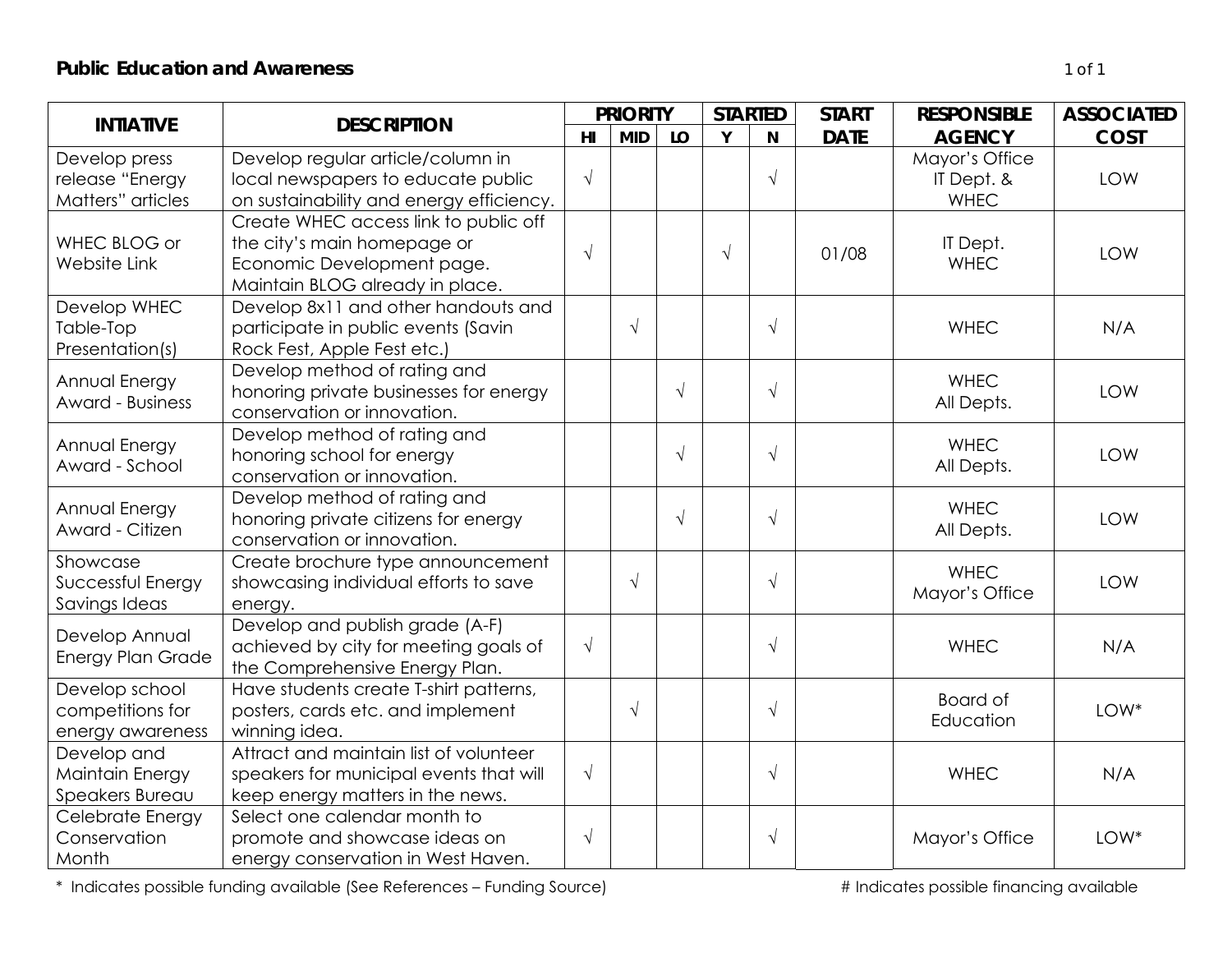| <b>INTIATIVE</b>                                                        | <b>DESCRIPTION</b>                                                                                                                                                                |            | <b>PRIORITY</b> |            | <b>STARTED</b> |            | <b>START</b> | <b>RESPONSIBLE</b>                   | <b>ASSOCIATED</b> |
|-------------------------------------------------------------------------|-----------------------------------------------------------------------------------------------------------------------------------------------------------------------------------|------------|-----------------|------------|----------------|------------|--------------|--------------------------------------|-------------------|
|                                                                         |                                                                                                                                                                                   | H1         | <b>MID</b>      | LO         | Y              | N          | <b>DATE</b>  | <b>AGENCY</b>                        | <b>COST</b>       |
| Establish Working<br>Relationships with<br>Local Energy<br>Providers    | Meet and consult with UI, CT Southern<br>Gas, CL&P etc. to develop strategies<br>and learn methods of energy<br>conservation and alternatives.                                    | $\sqrt{ }$ |                 |            | $\sqrt{}$      |            | 05/08        | <b>WHEC</b>                          | N/A               |
| Energy<br>Conservation<br>Continuing Ed                                 | Encourage all WHEC members and<br>municipal employees to seek out and<br>attend energy-related seminars to<br>bolster knowledge of conservation,<br>consumption and alternatives. | $\sqrt{ }$ |                 |            |                | $\sqrt{ }$ |              | <b>WHEC</b>                          | N/A               |
| Develop Shoreline<br>Energy Expo                                        | Host sponsored event with exhibitors,<br>speakers and seminars covering<br>energy issues and solutions.<br>Collaborate with other municipalities.                                 | $\sqrt{ }$ |                 |            | $\sqrt{ }$     |            | 2009         | Mayor's Office<br><b>WHEC</b>        | <b>MID</b>        |
| Initiate<br>formulation of<br>Regional Energy<br><b>Board</b>           | Partner with surrounding municipalities<br>to foster greater awareness and<br>collaborate on energy conservation.                                                                 |            |                 | $\sqrt{ }$ |                | $\sqrt{ }$ |              | <b>WHEC</b><br><b>MAYOR'S OFFICE</b> | N/A               |
| Establish working<br>relationships with<br>environmental<br>non-profits | Partner with ecological non-profits to<br>create regional environmental network<br>to watch dog municipal governments.                                                            |            | $\sqrt{}$       |            |                | $\sqrt{ }$ |              | <b>WHEC</b>                          | N/A               |
| Develop intra-city<br>"Energy Notes"                                    | Create and distribute energy<br>newsletter / dope sheet on issues in<br>municipal conservation measures.                                                                          | $\sqrt{}$  |                 |            |                | $\sqrt{ }$ |              | All Depts.<br><b>WHEC</b>            | LOW*              |
| Develop Green<br>Feedback - Citizen                                     | Establish method of reporting to "Hot-<br>Line" on energy related issues and<br>solutions.                                                                                        |            | $\sqrt{}$       |            |                | $\sqrt{ }$ |              | Mayor's Office<br><b>WHEC</b>        | N/A               |
| Develop Green<br>Feedback - Region                                      | Establish method of reporting to "Hot-<br>Line" on energy related issues and<br>solutions.                                                                                        |            | $\sqrt{}$       |            |                | $\sqrt{}$  |              | Mayor's Office<br><b>WHEC</b>        | N/A               |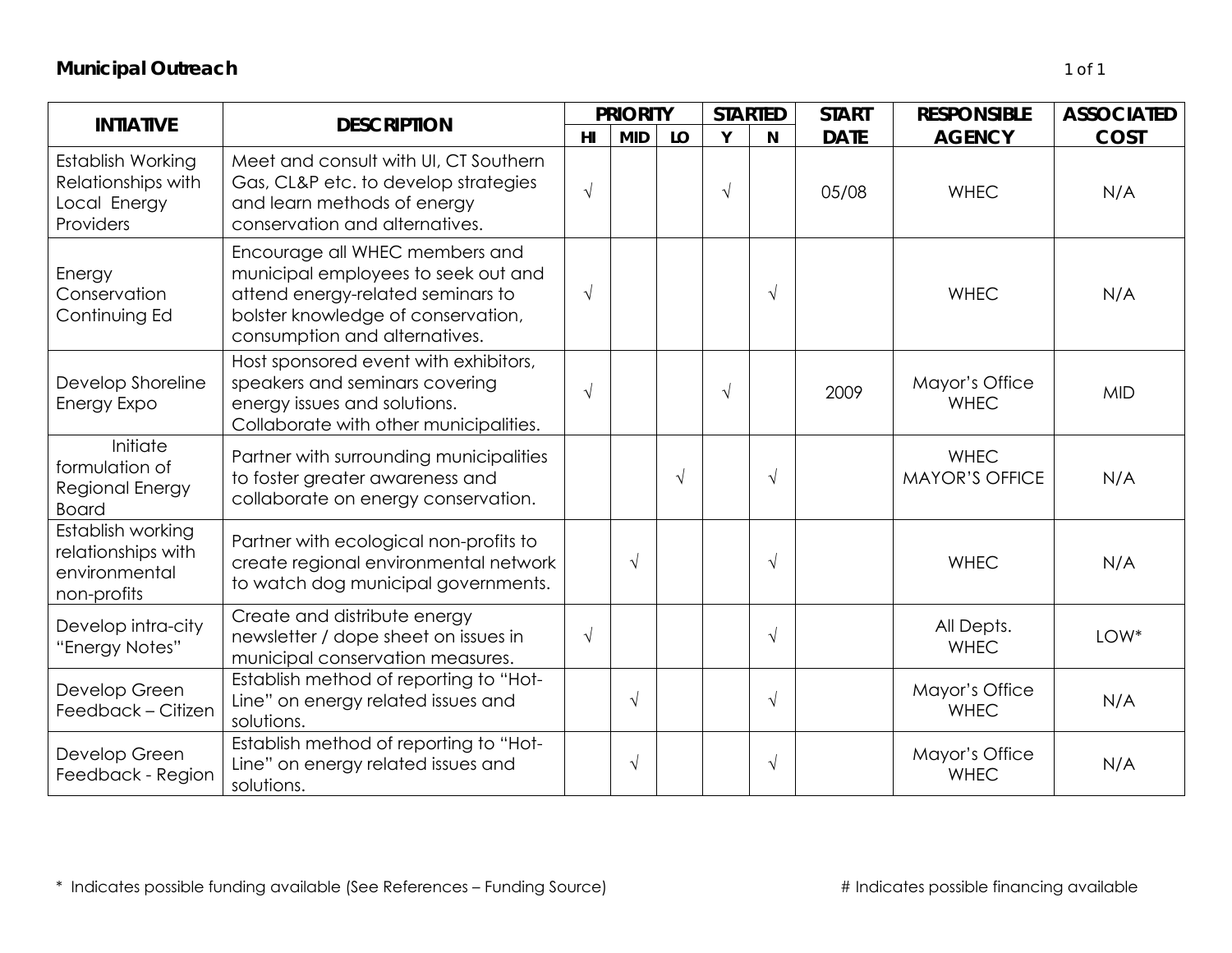# *Developmental Programs 1 of 5*

| <b>INTIATIVE</b>                                                       | <b>DESCRIPTION</b>                                                                                                                                      | <b>PRIORITY</b> |            | <b>STARTED</b> |            | <b>START</b> | <b>RESPONSIBLE</b> | <b>ASSOCIATED</b>                         |                   |
|------------------------------------------------------------------------|---------------------------------------------------------------------------------------------------------------------------------------------------------|-----------------|------------|----------------|------------|--------------|--------------------|-------------------------------------------|-------------------|
|                                                                        |                                                                                                                                                         | H <sub>l</sub>  | <b>MID</b> | LO             | Y          | <b>N</b>     | <b>DATE</b>        | <b>AGENCIES</b>                           | <b>COST</b>       |
| Implement light<br>saving programs in<br>public buildings              | Create program that turns off lighting<br>for peek periods during operational or<br>after-hours. Consult with United<br>Illuminating on implementation. | $\sqrt{ }$      |            |                |            | $\sqrt{}$    |                    | All Depts.<br><b>WHEC</b><br>U            | $MID*#$           |
| Develop day-<br>lighting techniques<br>for school buildings            | Install lighting and controls to depend<br>on natural daylight and automatically<br>dim lighting.                                                       | $\sqrt{ }$      |            |                |            | $\sqrt{}$    |                    | All Depts.<br><b>WHEC</b><br>U            | HIGH <sup>*</sup> |
| Install occupancy<br>sensor switches &<br>Compact<br>Fluorescent Lamps | At regular maintenance intervals install<br>sensor switches or other simple control<br>device to turn lights off when not used.                         | $\sqrt{ }$      |            |                | $\sqrt{}$  |              |                    | All Depts.<br><b>WHEC</b><br>U            | LOW*              |
| Develop re-<br>insulation program<br>for city buildings                | Examine and classify building<br>envelopes to specify adding insulation<br>to conserve energy                                                           |                 | $\sqrt{ }$ |                | $\sqrt{ }$ |              |                    | All Depts.<br><b>WHEC</b><br>U            | LOW*              |
| Install power-strip<br>surge protection<br>devices.                    | At regular maintenance intervals install<br>power strips or other simple control<br>device to turn electronic devices off<br>when not used.             |                 |            |                |            |              |                    | All Depts.                                | LOW               |
| Develop city-<br>owned zero<br>energy facility                         | Identify one small city-owned building<br>and retrofit for zero energy carbon<br>neutral facility.                                                      |                 |            | $\sqrt{ }$     |            | $\sqrt{}$    |                    | Public Works<br>All Depts.<br><b>WHEC</b> | $HIGH^*#$         |
| Develop city-<br>owned net<br>metered facility                         | Identify most advantageous building<br>and retrofit with PV for net-metering.                                                                           |                 | $\sqrt{ }$ |                |            | $\sqrt{}$    |                    | Public Works<br><b>WHEC</b>               | $HIGH*#$          |
| Create solar farm                                                      | Identify city-owned property and<br>facility where a solar farm would<br>provide dedicated or net-metered<br>power.                                     |                 |            | $\sqrt{ }$     |            | $\sqrt{}$    |                    | <b>Public Works</b><br><b>WHEC</b>        | $HIGH*#$          |
| Develop West<br>Haven Solar Roof<br>Initiative                         | Set goal to have solar PV or Thermal<br>on 20% of city-owned buildings by year<br>2020.                                                                 | $\sqrt{ }$      |            |                |            | $\sqrt{}$    |                    | <b>Public Works</b><br><b>WHEC</b>        | $MID*$            |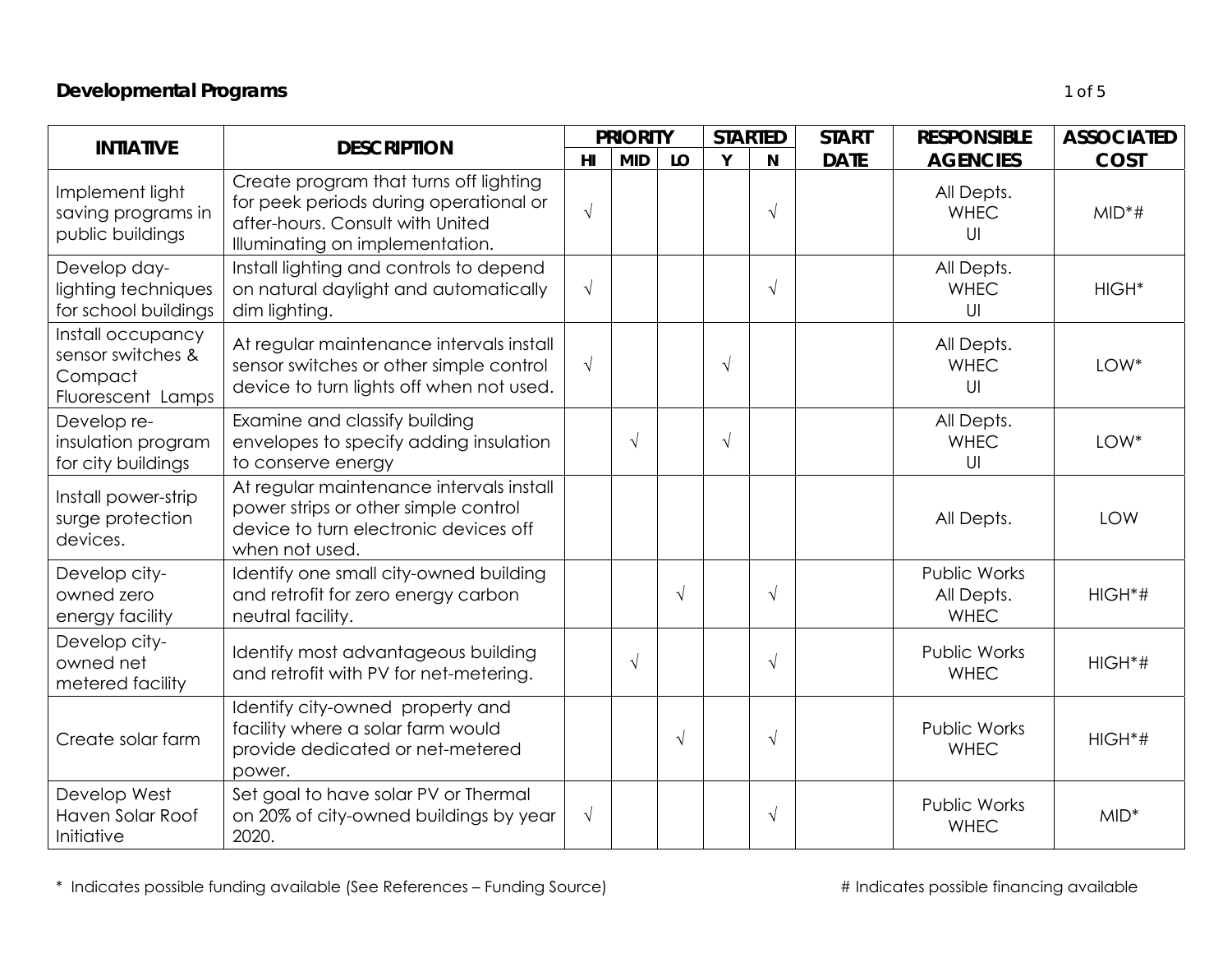# *Developmental Programs 2 of 5*

| <b>INTIATIVE</b>                                                                    | <b>DESCRIPTION</b>                                                                                                                                                                                |                | <b>PRIORITY</b> |            | <b>STARTED</b> |            | <b>START</b> | <b>RESPONSIBLE</b>                                     | <b>ASSOCIATED</b> |
|-------------------------------------------------------------------------------------|---------------------------------------------------------------------------------------------------------------------------------------------------------------------------------------------------|----------------|-----------------|------------|----------------|------------|--------------|--------------------------------------------------------|-------------------|
|                                                                                     |                                                                                                                                                                                                   | H <sub>l</sub> | <b>MID</b>      | LO         | Y              | N          | <b>DATE</b>  | <b>AGENCIES</b>                                        | <b>COST</b>       |
| Identify city<br>property for<br>Concentrated<br><b>Solar Collector</b>             | Utilize emerging technology for<br>enhanced dedicated or net-metered<br>electricity production.                                                                                                   |                |                 | $\sqrt{ }$ |                | $\sqrt{ }$ |              | Public Works<br>Planning / Devel.<br><b>WHEC</b>       | $MID^*$           |
| Develop solar<br>powered sign<br>initiative/regulation                              | Provide tax incentives for businesses<br>that use solar and battery to power<br>lighted signage.                                                                                                  |                | $\sqrt{ }$      |            |                | $\sqrt{ }$ |              | Mayor's Office<br><b>Tax Dept</b><br>Public Works      | LOW*              |
| Identify possible<br>city use for small<br>direct solar power                       | Identify location for single use direct<br>solar application to provide power for<br>a specific item (light, sign etc.)                                                                           | $\sqrt{ }$     |                 |            |                | $\sqrt{ }$ |              | <b>Public Works</b><br><b>All Depts</b><br><b>WHEC</b> | LOW*              |
| Retrofit mobile<br>bandstand for<br>solar power                                     | Bandstand could be powered by solar<br>during day and grid tied electricity at<br>night only.                                                                                                     | $\sqrt{ }$     |                 |            |                | $\sqrt{ }$ |              | <b>Public Works</b>                                    | $MID*$            |
| Identify<br>site/building and<br>provider for<br><b>Purchase Power</b><br>Agreement | Locate probable site and develop<br>Request for Proposal (RFP) for provider<br>bidding. Provider installs system and<br>retains funding/credits but sells city<br>power on reduced rate contract. | $\sqrt{ }$     |                 |            |                | $\sqrt{ }$ |              | Mayor's Office<br>Purchasing<br>Public Works           | LOW               |
| Study and track<br>emerging solar<br>nanotechnology                                 | At time of energy replacement<br>purchasing research emerging solar<br>technology and possible applications.                                                                                      |                |                 | $\sqrt{ }$ |                | $\sqrt{ }$ |              | <b>WHEC</b>                                            | <b>NO</b>         |
| Identify city-owned<br>properties for wind<br>turbine installation.                 | Shoreline or hilltop property could yield<br>power production through a mast<br>mounted rotary blade turbine.                                                                                     | $\sqrt{ }$     |                 |            |                | $\sqrt{ }$ |              | Planning / Devel.<br>Public Works<br><b>WHEC</b>       | $MID*$            |
| Identify city-owned<br>building for wind<br>Horiz, installation                     | A tall building open to prevailing wind<br>current could yield power production<br>through a Building-Integrated<br>horizontal wind energy turbine.                                               | $\sqrt{ }$     |                 |            |                | $\sqrt{ }$ |              | Planning / Devel.<br>Public Works<br><b>WHEC</b>       | $MID*$            |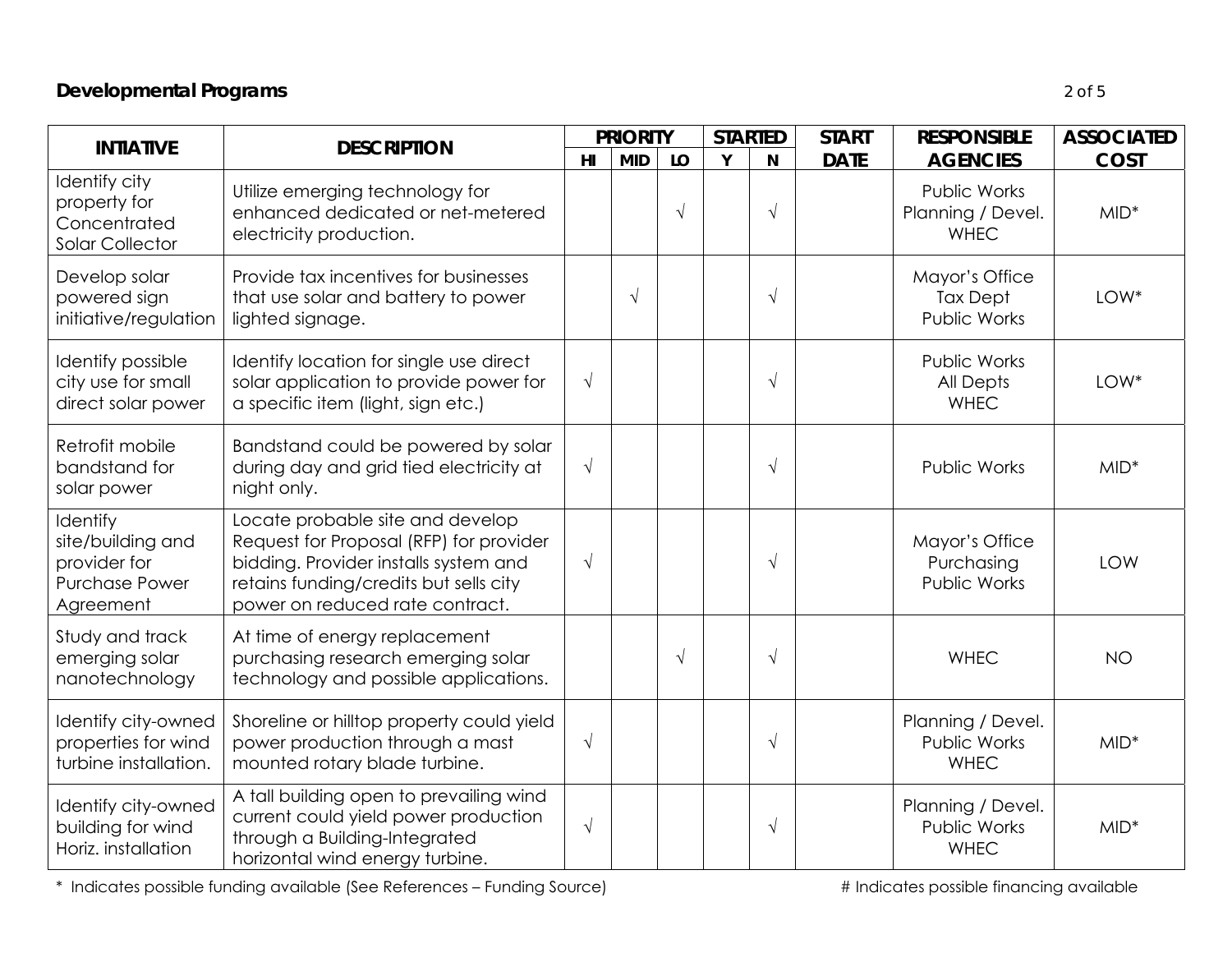# *Developmental Programs 3 of 5*

| <b>INTIATIVE</b>                                                        | <b>DESCRIPTION</b>                                                                                                    |                | <b>PRIORITY</b> |            | <b>STARTED</b> |            | <b>START</b> | <b>RESPONSIBLE</b>                                           | <b>ASSOCIATED</b> |
|-------------------------------------------------------------------------|-----------------------------------------------------------------------------------------------------------------------|----------------|-----------------|------------|----------------|------------|--------------|--------------------------------------------------------------|-------------------|
|                                                                         |                                                                                                                       | H <sub>l</sub> | <b>MID</b>      | LO         | Y              | N          | <b>DATE</b>  | <b>AGENCIES</b>                                              | <b>COST</b>       |
| Repair or retrofit<br>existing geo-<br>thermal system                   | The existing system at Parks & Recs<br>Dept. should be checked, repaired,<br>used and maintained.                     | $\sqrt{ }$     |                 |            | $\sqrt{ }$     |            |              | <b>Public Works</b><br><b>WHEC</b><br><b>Bldg Ovrst Cmte</b> | $MID^*$           |
| Identify city-owned<br>buildings for new<br>geo-thermal use             | Small buildings could be identified<br>where geo-thermal systems could<br>provide heat.                               | $\sqrt{ }$     |                 |            |                | $\sqrt{ }$ |              | <b>Public Works</b><br><b>WHEC</b><br>U                      | $MID*$            |
| Identify city-owned<br>water courses<br>capable of hydro                | Develop stand alone micro-hydro-<br>electricity source for direct or net-<br>metered power.                           |                |                 | $\sqrt{ }$ |                | $\sqrt{ }$ |              | <b>Public Works</b><br><b>WHEC</b><br>U                      | <b>LOW</b>        |
| Study and track<br>emerging wave<br>and tidal energy<br>technologies    | At time of energy replacement<br>purchasing research emerging<br>tidal/wave technology and possible<br>applications.  |                |                 | $\sqrt{ }$ |                | $\sqrt{ }$ |              | <b>WHEC</b>                                                  | <b>MID</b>        |
| Identify city-owned<br>facilities that can<br>utilize fuel cells.       | Develop schedule for integrating fuel<br>cell technology into existing systems to<br>mitigate electrical consumption. | $\sqrt{ }$     |                 |            |                | $\sqrt{ }$ |              | <b>Public Works</b><br><b>WHEC</b>                           | <b>HIGH</b>       |
| Power city-owned<br>facility (ies) with<br>fuel cell source.            | Identify location(s) where fuel cells can<br>provide most of electricity required.                                    | $\sqrt{ }$     |                 |            |                | $\sqrt{ }$ |              | Public Works<br><b>WHEC</b>                                  | <b>HIGH</b>       |
| Identify city-owned<br>building for<br>utilization of Co-<br>Generation | In coordination with new generation<br>systems, install of combined power<br>system for heat and electricity          | $\sqrt{ }$     |                 |            |                | $\sqrt{ }$ |              | Public Works<br><b>WHEC</b>                                  | $HIGH*#$          |
| Implement air heat<br>recovery system                                   | Identify city-owned buildings that<br>could benefit from air heat recovery<br>system to temper make up air.           | $\sqrt{ }$     |                 |            |                | $\sqrt{ }$ |              | Public Works<br><b>WHEC</b>                                  | $MID*#$           |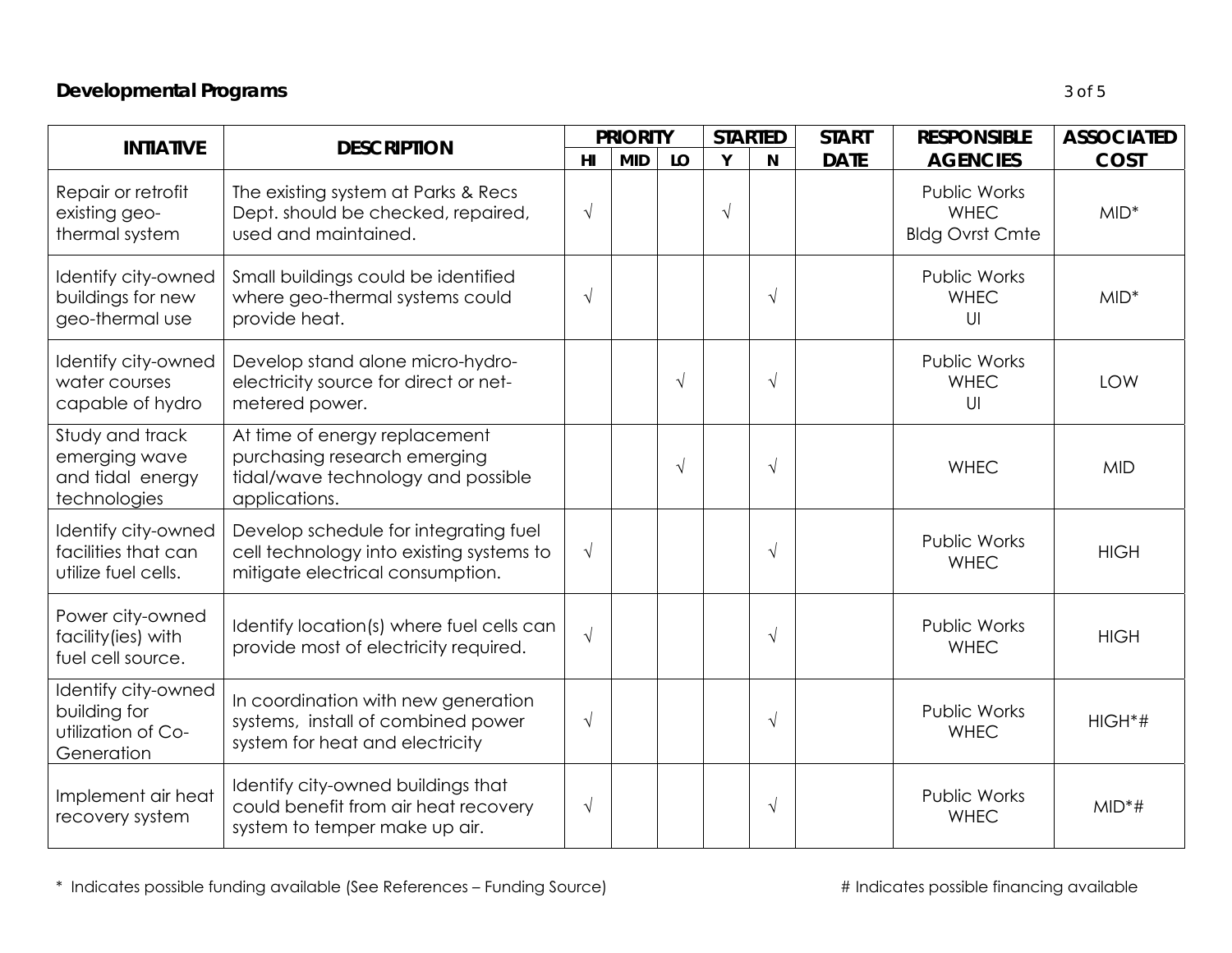### *Developmental Programs 4 of 5*

| <b>INTIATIVE</b>                                                       | <b>DESCRIPTION</b>                                                                                                                                       |                | <b>PRIORITY</b> |    | <b>STARTED</b> |            | <b>START</b> | <b>RESPONSIBLE</b>                 | <b>ASSOCIATED</b> |
|------------------------------------------------------------------------|----------------------------------------------------------------------------------------------------------------------------------------------------------|----------------|-----------------|----|----------------|------------|--------------|------------------------------------|-------------------|
|                                                                        |                                                                                                                                                          | H <sub>l</sub> | <b>MID</b>      | LO | Y              | N          | <b>DATE</b>  | <b>AGENCIES</b>                    | <b>COST</b>       |
| Implement water<br>heat recovery<br>system                             | Identify city-owned buildings that<br>could benefit from heat recovery<br>system to pre-heat water.                                                      | $\sqrt{ }$     |                 |    |                | $\sqrt{ }$ |              | Public Works<br><b>WHEC</b>        | <b>MID</b>        |
| Implement drain<br>water heat<br>recovery in existing<br>building      | Identify city-owned buildings that<br>could benefit from drain water heat<br>recovery system to recapture lost heat.                                     | $\sqrt{ }$     |                 |    |                | $\sqrt{ }$ |              | Public Works<br><b>WHEC</b>        | <b>LOW</b>        |
| Develop Glazing<br>Replacement<br>Program                              | Survey all city building glass types and<br>schedule replacement to Low-E or<br>triple-glazed replacement glass.                                         |                | $\sqrt{ }$      |    |                | $\sqrt{ }$ |              | <b>Public Works</b><br><b>WHEC</b> | HIGH#             |
| Utilize sun shading<br>devices on existing<br>building(s)              | In coordination with a Glazing<br>Replacement Program provide sun<br>shade devices where appropriate.                                                    |                | $\sqrt{ }$      |    |                | $\sqrt{ }$ |              | Public Works<br><b>WHEC</b>        | <b>MID</b>        |
| Install Light shelves<br>in school buildings                           | In coordination with Glazing and<br>Shading programs install light shelves<br>to increase daylight                                                       |                | $\sqrt{ }$      |    |                | $\sqrt{ }$ |              | Public Works<br><b>WHEC</b>        | <b>MID</b>        |
| Retrofit all city-<br>owned building<br><b>HVAC</b> control<br>systems | Evaluate and identify buildings with 10<br>years or more life remaining and<br>retrofit controls to digital with updated<br>building management systems. | $\sqrt{ }$     |                 |    |                | $\sqrt{ }$ |              | Public Works<br><b>WHEC</b>        | $MID*#$           |
| Conduct<br>balancing of all<br>HVAC systems in<br>operation            | Develop scheduled plan to test and<br>evaluate all systems and re-balance<br>for optimal operation and distribution.                                     | $\sqrt{ }$     |                 |    |                | $\sqrt{ }$ |              | All Depts.                         | <b>LOW</b>        |
| Conduct LED                                                            | Evaluate all city-owned building<br>lighting and identify locations and use                                                                              | $\sqrt{}$      |                 |    |                | $\sqrt{ }$ |              | Public Works<br>1111E              | <b>MID</b>        |

Cond lighting upgrades lighting and identify locations and use of LED technologies. <sup>√</sup> Public Works WHEC MID Conduct LED re-Conduct LED re- | Identify light sources where lamps can  $\begin{array}{c|c} \begin{array}{c} \searrow \end{array} & \begin{array}{c} \searrow \end{array} & \begin{array}{c} \searrow \end{array} & \begin{array}{c} \swarrow \end{array} & \begin{array}{c} \searrow \end{array} & \begin{array}{c} \swarrow \end{array} & \begin{array}{c} \swarrow \end{array} & \begin{array}{c} \swarrow \end{array} & \begin{array}{c} \swarrow \end{array} & \begin{array}{c} \swarrow$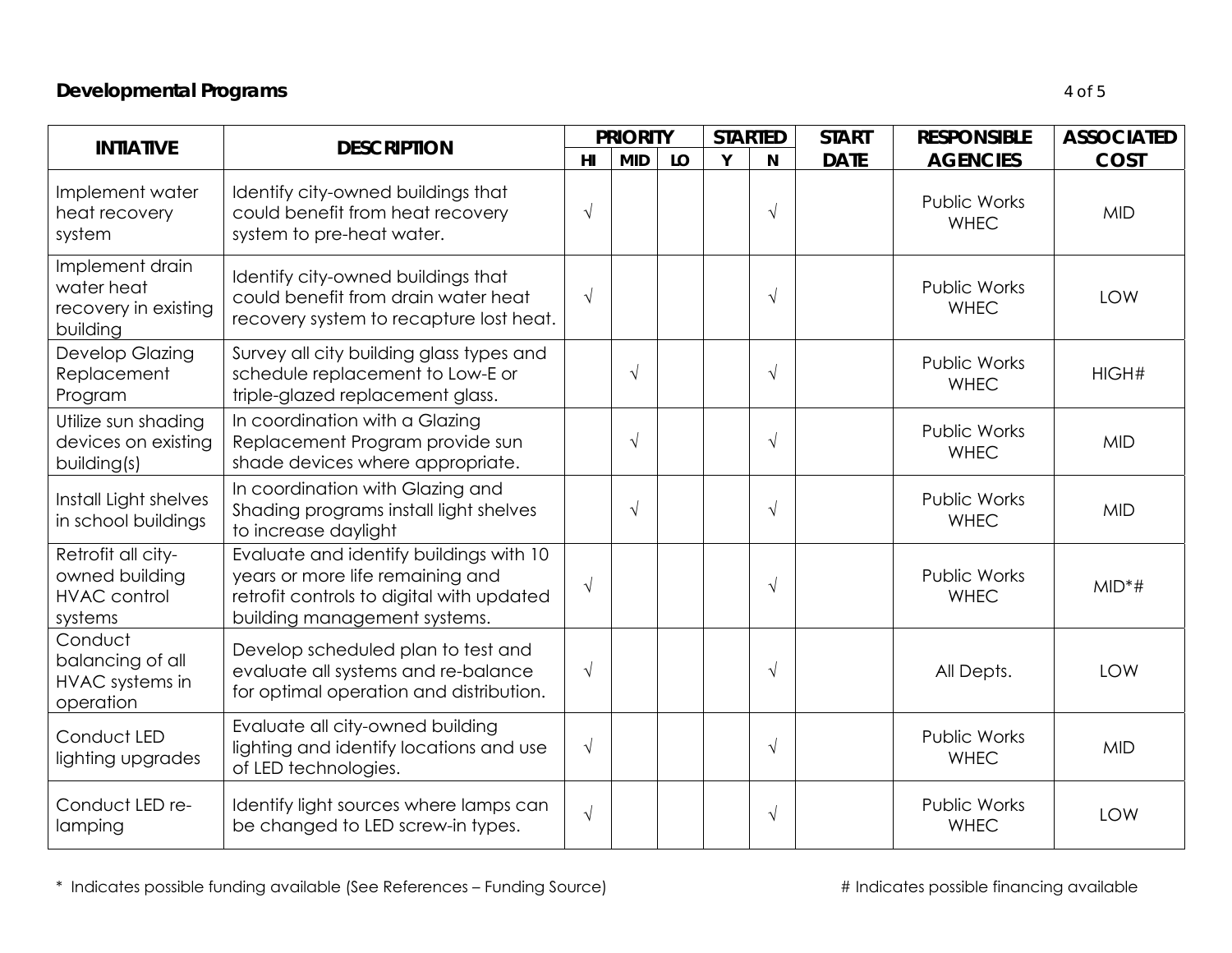# *Developmental Programs 5 of 5*

| <b>INTIATIVE</b>                                                 | <b>DESCRIPTION</b>                                                                                                |            | <b>PRIORITY</b> |            | <b>STARTED</b> |            | <b>START</b> | <b>RESPONSIBLE</b>                 | <b>ASSOCIATED</b> |
|------------------------------------------------------------------|-------------------------------------------------------------------------------------------------------------------|------------|-----------------|------------|----------------|------------|--------------|------------------------------------|-------------------|
|                                                                  |                                                                                                                   | HI         | <b>MID</b>      | LO         | Y              | N          | <b>DATE</b>  | <b>AGENCIES</b>                    | <b>COST</b>       |
| Develop program<br>for cool roof<br>replacement                  | Install cool roof systems on city<br>buildings when roof replacement is<br>budgeted for maintenance/repairs.      | $\sqrt{ }$ |                 |            |                | $\sqrt{ }$ |              | Public Works<br><b>WHEC</b>        | $MID^*$           |
| Install green roof<br>on city building                           | Identify building where green roof<br>could be implemented                                                        |            |                 | $\sqrt{ }$ |                | $\sqrt{ }$ |              | Public Works<br><b>WHEC</b>        | $HIGH*$           |
| Identify city-owned<br>building to install<br>rainwater recovery | Install rainwater recovery system to<br>capture water for use in various<br>applications                          |            | $\sqrt{ }$      |            |                | $\sqrt{ }$ |              | <b>Public Works</b><br><b>WHEC</b> | <b>MID</b>        |
| Identify city-owned<br>sites to install gray<br>water recycling  | Install system that can treat waste<br>water for re-use in toilets or AC make<br>up air and lessen burden on WPC. |            |                 | $\sqrt{ }$ |                | $\sqrt{ }$ |              | Public Works<br><b>WHEC</b>        | <b>HIGH</b>       |
| Develop program<br>for pavement<br>replacement                   | Install pervious pavers in lieu of<br>blacktop or brick pavers and use<br>environmental patching for roads        | $\sqrt{ }$ |                 |            |                | $\sqrt{ }$ |              | <b>Public Works</b><br><b>WHEC</b> | <b>LOW</b>        |
| Tree Planting<br>Programs                                        | Establish tree planting program to<br>offset carbon footprint.                                                    |            | $\sqrt{ }$      |            |                | $\sqrt{ }$ |              | Public Works<br><b>WHEC</b>        | <b>MID</b>        |
| Implement<br>waterless urinal<br>technology                      | Identify city-owned building where<br>water based urinals can be replaced<br>with waterless fixtures.             |            |                 | $\sqrt{ }$ |                | $\sqrt{ }$ |              | Public Works<br><b>WHEC</b>        | <b>MID</b>        |
| Implement<br>composting toilet<br>technology                     | Identify city-owned building where<br>water based toilets can be replaced<br>with composting fixtures.            |            |                 | $\sqrt{ }$ |                | $\sqrt{}$  |              | Public Works<br><b>WHEC</b>        | <b>MID</b>        |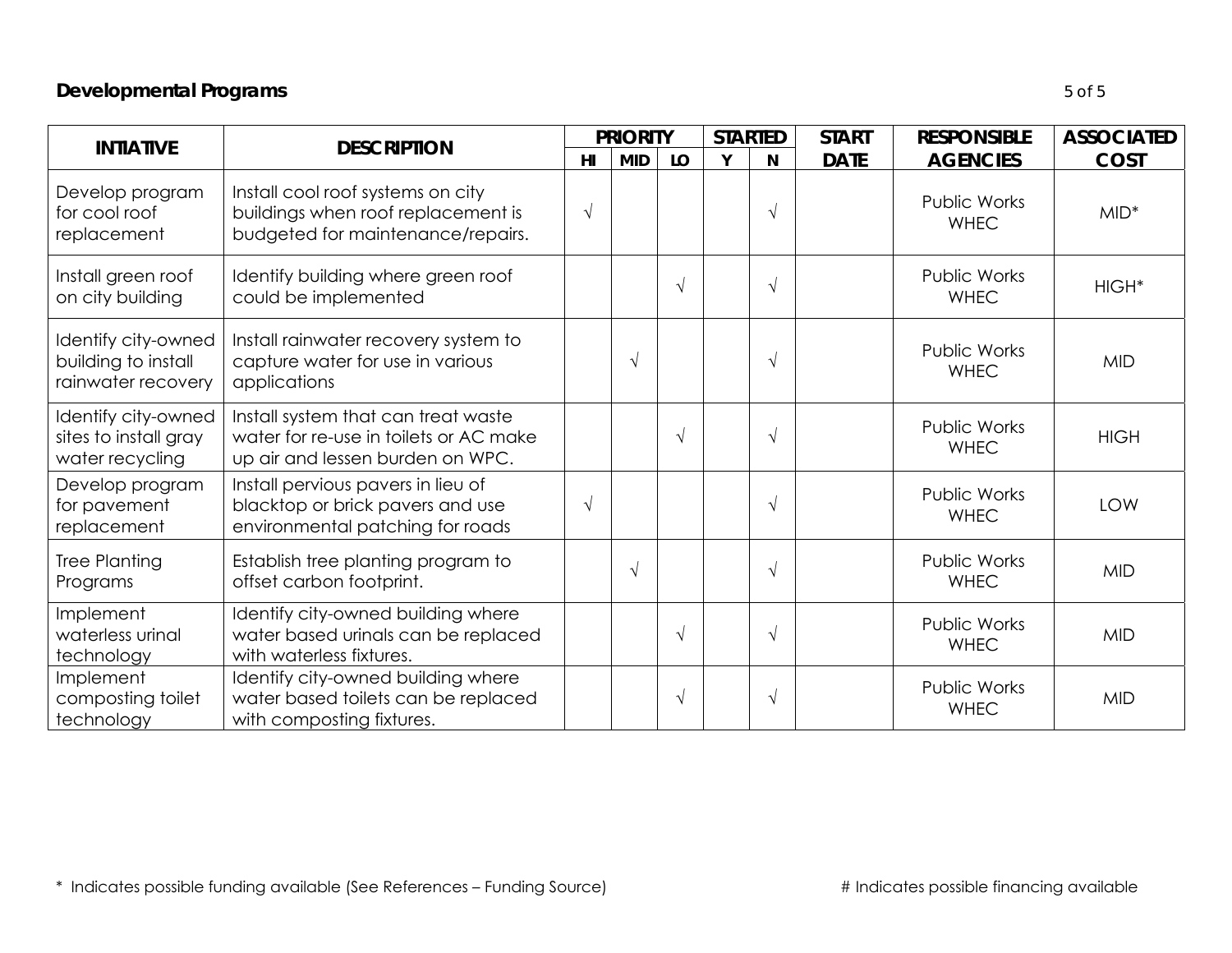# **5.0 CONCLUSION**

### 5.1 CONCLUSION

The West Haven Energy Commission (WHEC) is a small, six member, group of diverse citizens committed to helping the City of West Haven gain a greater understanding of ways our community can conserve energy and the positive impact this will have on the municipality, financially and environmentally.

In the two years since its inception the WHEC has met on a regular basis at City Hall, encouraged communication, conservation and the exchange of information about energy related topics among municipal departments and businesses as well as the citizens of West Haven.

During this time the WHEC has identified systematic and practical challenges that impede progress and implementation of more effective ways to conserve energy. In response to this challenge, the WHEC has reached-out to municipal departments, been available to conduct site visits, attended meetings, composed letters, made phone calls and positioned itself as the liaison between the Connecticut Clean Energy Fund and the City. In short the WHEC has been and continues to be available to municipal departments for assistance with energy conservation issues and questions.

Energy plays a key role in every aspect of government. Therefore, it is critical that the municipality understands that even the smallest decisions, made by an administrator, affect the overall energy usage and ultimately West Haven's carbon footprint.

The Comprehensive Energy Plan (CEP) was developed to present a variety of energy conservation initiatives for review. The WHEC recommends that initiatives identified as high priority and low cost be implemented immediately, while others may be implemented over time as funds are made available.

In conclusion, the WHEC knows to effectively reduce the City's consumption of energy, a serious commitment is needed on the part of all individuals and the departments they represent. There needs to be a willingness to entertain change.

The next step is for the various agencies, departments, boards and commissions to reach out to the WHEC, adopt appropriate listed initiatives, and develop plans of action to accomplish the goal of an energy efficient community.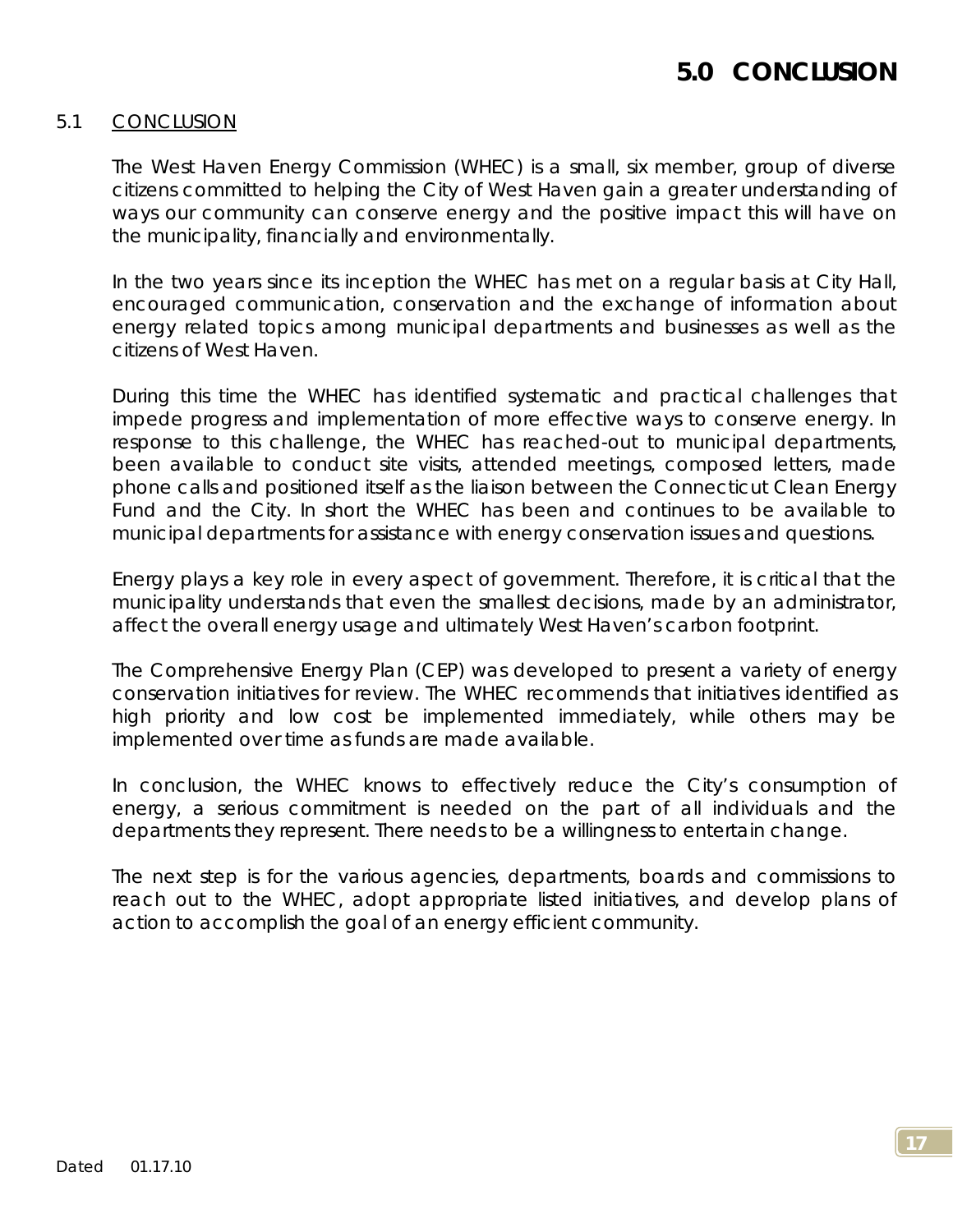### 6.1 ORGANIZATIONS

### *Connecticut*

**Connecticut Clean Energy Fund**– created by the CT legislature and funded by CT electric ratepayers, offering incentives and educational programs to encourage homeowners, businesses, municipalities and other institutions to support renewable energy. Support for "20% by 2010" campaign.

<http://www.ctcleanenergy.com>

**Connecticut Dept. of Environmental Protection (DEP)**– working to create climate change resources for municipalities.

<http://ctclimatechange.com>

**Connecticut Energy Efficiency Fund** - supporting energy efficiency programs to help reduce the amount of energy used in your home or business.

[http://www.ctenergyinfo.com/dpuc\\_energy\\_efficiency\\_programs.htm](http://www.ctenergyinfo.com/dpuc_energy_efficiency_programs.htm)

**CT Green Building Council** – nonprofit organization promoting design and construction of high performance energy efficiency buildings.

<http://www.ctgbc.org/index.htm>

**CTEnergyInfo** – online site with toll-free number helping consumers navigate the increasing number of energy-related resources available in CT.

<http://www.ctenergyinfo.com/index.htm>

**Electronic Recycling & Research** – recycling electronic devices in Stratford, CT. <http://www.erxrcorp.org>

**Institute for Sustainable Energy at Eastern CT State University** – providing technical assistance on new school or municipal building construction; support for building energy audits; use of EnergyStar portfolio manager tool; energy educational curricula.

<http://www.easternct.edu/sustainenergy/>

**SmartPower** – nonprofit organization created by private foundations and the CT Clean Energy Fund to 'market' clean energy and energy efficiency.

<http://www.smartpower.org>

**Solar Connecticut** – nonprofit organization providing a resource of information on solar power for the citizens of Connecticut.

<http://www.solarconnecticut.org/>

#### *National and Regional*

**Alliance to Save Energy** - nonprofit coalition of business, government, environmental and consumer leaders supporting energy efficiency.

<http://www.ase.org>

**American Council Energy Efficient Economy** – nonprofit organization dedicated to advancing energy efficiency.

<http://www.aceee.org>

**American Solar Energy Society** – nonprofit association leading efforts toward increased use of solar, energy efficiency and other sustainable technologies.

<http://www.ases.org>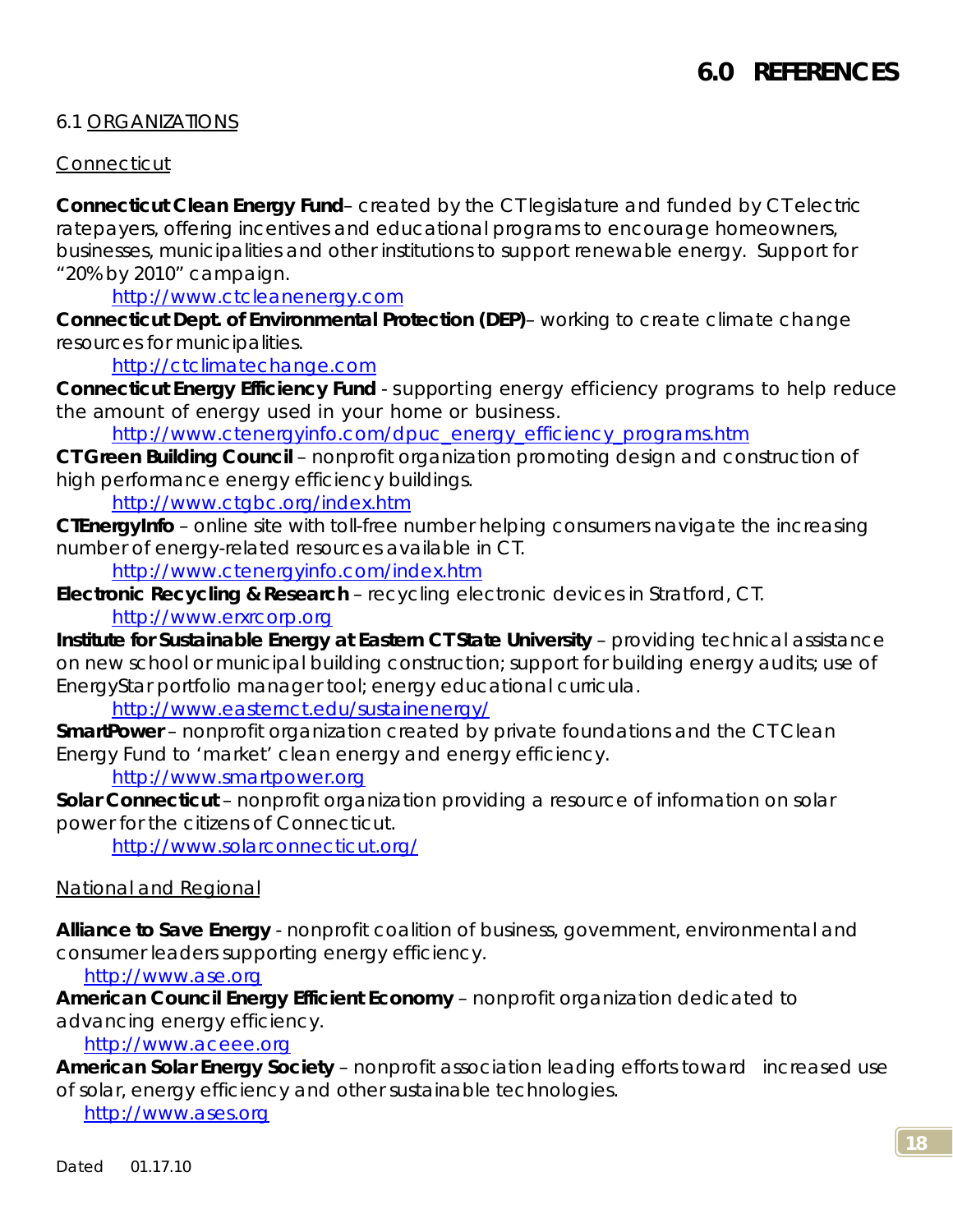**American Wind Energy Association** – national trade association promoting wind energy as a clean source of electricity for consumers worldwide.

<http://www.awea.org>

**Architecture 2030** – nonprofit organization reducing greenhouse gas emissions in the building sector by changing plans, designs, and construction.

<http://www.architecture2030.org/>

**Carpet America Recovery Effort** – industry-government effort: increase recycling/reuse of post-consumer carpet; reduce carpet waste to landfills.

<http://www.carpetrecovery.org/>

**The Collaborative for High Performance Schools** – facilitating design, construction, and operation of high performance schools.

<http://www.chps.net/>

**Consortium for Energy Efficiency** – national group of efficiency program administrators working to advance energy efficiency.

<http://www.cee1.org>

**DOE Building Energy Efficiency** – partnership w/ private sector and local governments to improve building, equipment and systems efficiency.

<http://www1.eere.energy.gov/buildings/>

**EPA Community Energy Challenge** – promoting energy efficiency and renewable energy in New England Cities and Towns.

<http://www.epa.gov/region1/eco/energy/energy-challenge.html>

**Environmentally Preferable Purchasing** – federal 'buy green' site with useful consumer information on finding/evaluating green products and services.

<http://www.epa.gov/epp/>

**Green Energy Council** – nonprofit association promoting sustainable energy production, sources, and design practices.

<http://www.greenenergycouncil.com>

**Green Roofs for Healthy Cities -** nonprofit industry association working to promote the green roof industry throughout North America.

<http://www.greenroofs.org>

**National Renewable Energy Laboratory** – federal laboratory dedicated to renewable energy and energy efficiency research and development.

<http://www.nrel.gov>

**Northeast Sustainable Energy Assoc.** – regional membership organization promoting sustainable energy solutions.

<http://www.nesea.org>

**Northeast Energy Efficiency Partnerships** – nonprofit org. facilitating regional partnerships to advance energy efficiency in homes, buildings and industry.

<http://www.neep.org>

**The Rainwater Harvesting Community** – online community dedicated to advancing sustainable water management practices for home and business.

<http://www.harvesth2o.com>

**Recycled Materials Resource Center** - developing guidelines for increased use of recycled materials in transportation infrastructure, construction, maintenance.

<http://www.recycledmaterials.org>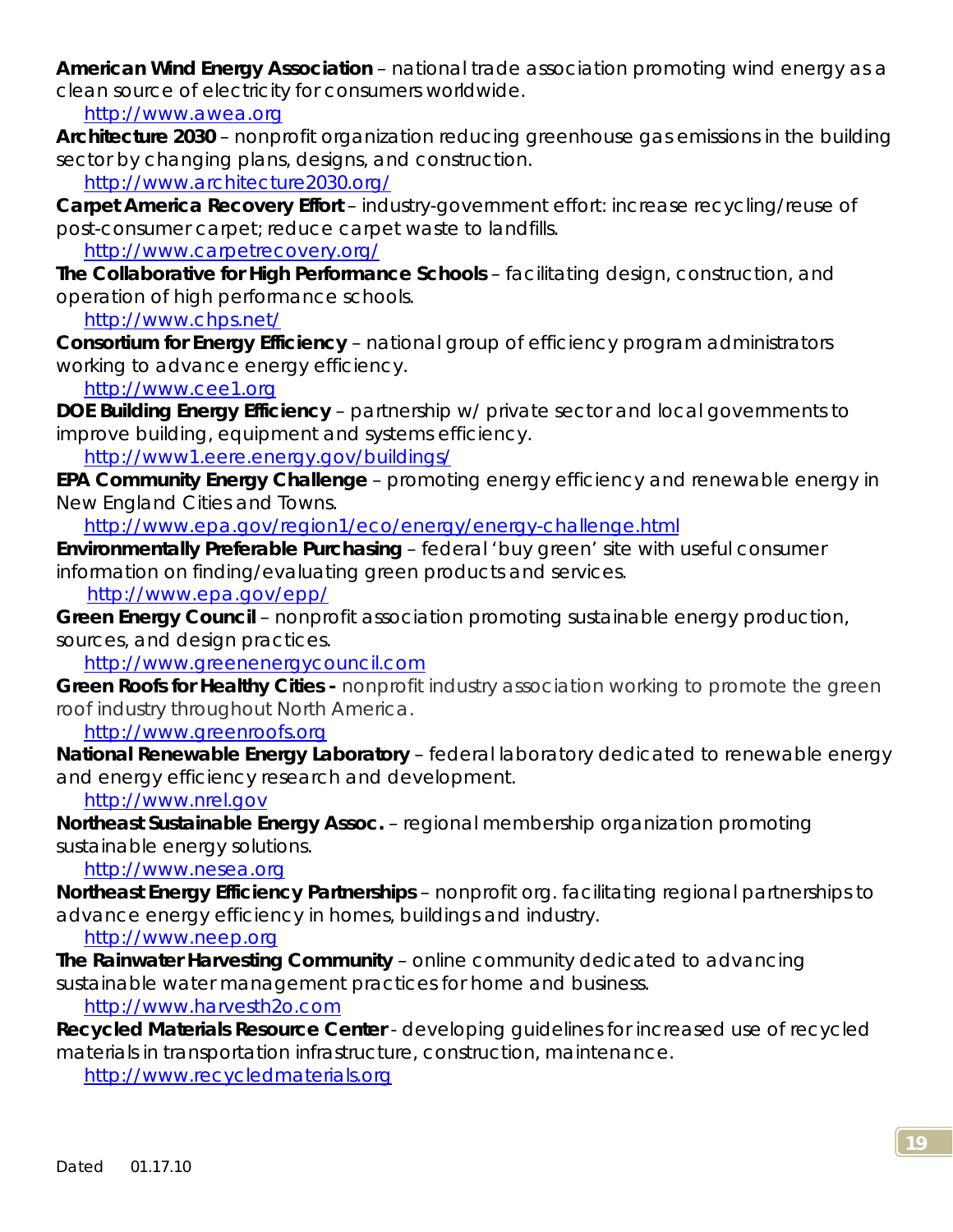**Renewable Energy Policy Project** – supporting the advancement of renewable energy technology through policy research.

<http://www.repp.org>

**Stop Waste** – **Alameda County, CA** – county agency dedicated to achieving environmentally sound solid waste management and resource conservation. <http://www.stopwaste.org/>

### 6.2 FUNDING SOURCES

**Connecticut Clean Energy Fund** – offering solar power, solar water heating, fuel cell, and geothermal rebates and incentives for home, business and municipality.

<http://www.ctcleanenergy.com>

**Connecticut Dept. of Office, Policy and Management** – overseeing federally-funded conservation block grants for municipalities.

<http://www.ct.gov/opm/>

**Connecticut Energy Efficiency Fund** – offering programs for lighting, electricity, natural gas retrofits; proper building operations; zero-interest 'on-bill' financing.

[http://www.ctenergyinfo.com/dpuc\\_energy\\_efficiency\\_programs.htm](http://www.ctenergyinfo.com/dpuc_energy_efficiency_programs.htm)

**DESIRE Data Base** – funded by the DOE; comprehensive info source on state, local, utility, and federal incentives/policies that promotes renewable energy and energy efficiency.

# <http://dsireusa.org>

**Department of Energy (DOE)- Energy Star** – joint program between DOE and EPA to help everyone save money and protect the environment through energy -efficient products and practices.

<http://www.energystar.gov>

### 6.3 COMMERCIAL WEBSITES

### **American Society of Mechanical Engineers**

<http://www.asme.org>

**AHSRAE** 

<http://www.ashrae.org>

**Athena Sustainable Materials Institute** 

<http://www.athenasmi.ca/index.html>

**BCA-Building Commissioning Association** 

<http://www.bcxa.org/index.htm>

# **Bio Based Foam Insulation**

<http://www.biobased.net>

# **Biobased Manufacturer's Association**

<http://www.biobased.com>

# **Bonded Logic (Cotton Fiber Insulation)**

<http://www.bondedlogic.com>

## **BP Solar USA**

<http://www.bp.com/modularhome.do?categoryld=8050&contentld=7035481>

### **Brondell – Eco Flush**

<http://www.brondell.com/index.php>